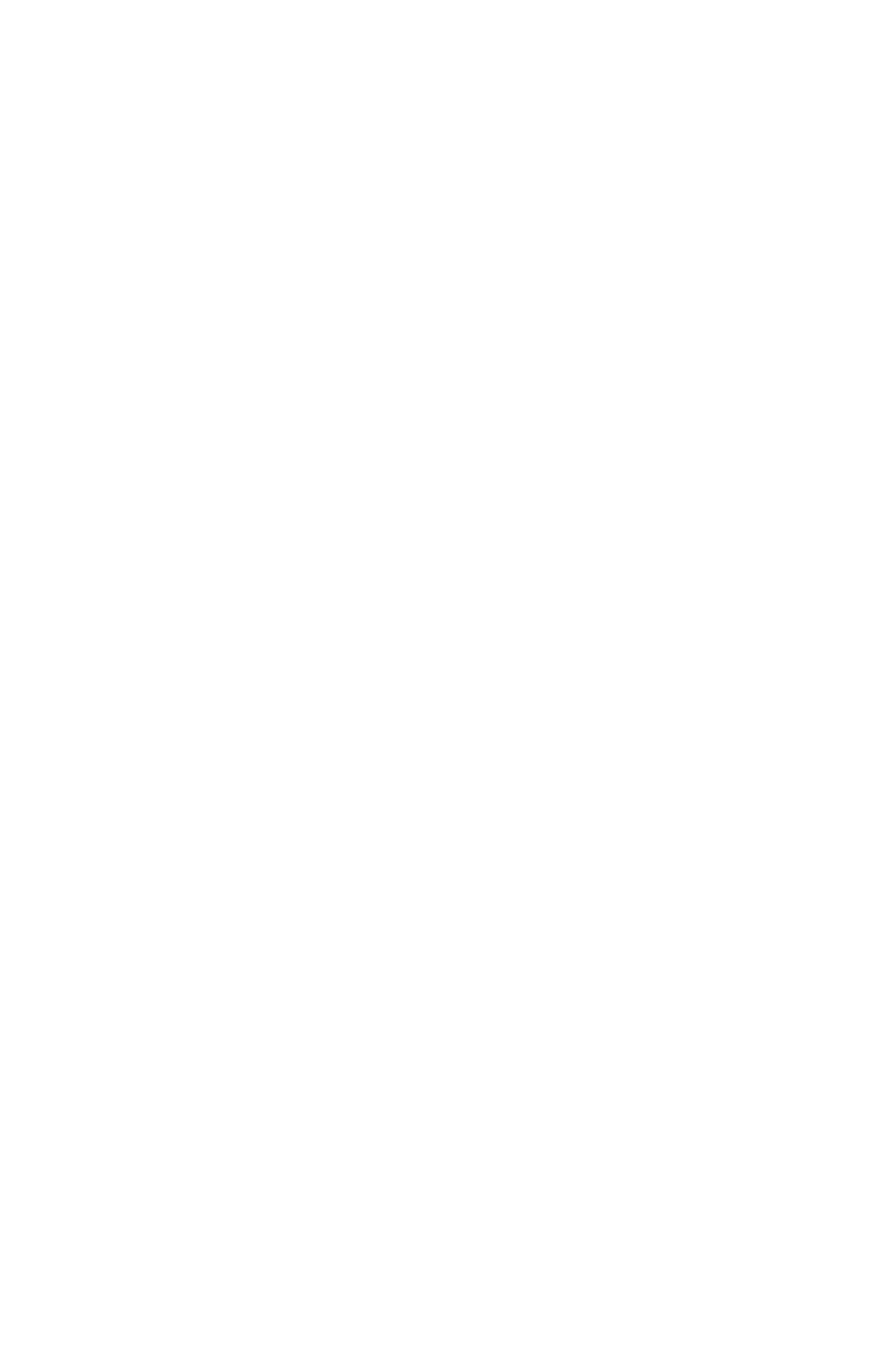## **Principles of Accountability for International Philanthropy**

*An Aspirational Tool for International Donors*

Developed by a Joint Working Group of the European Foundation Centre and the Council on Foundations

April 2007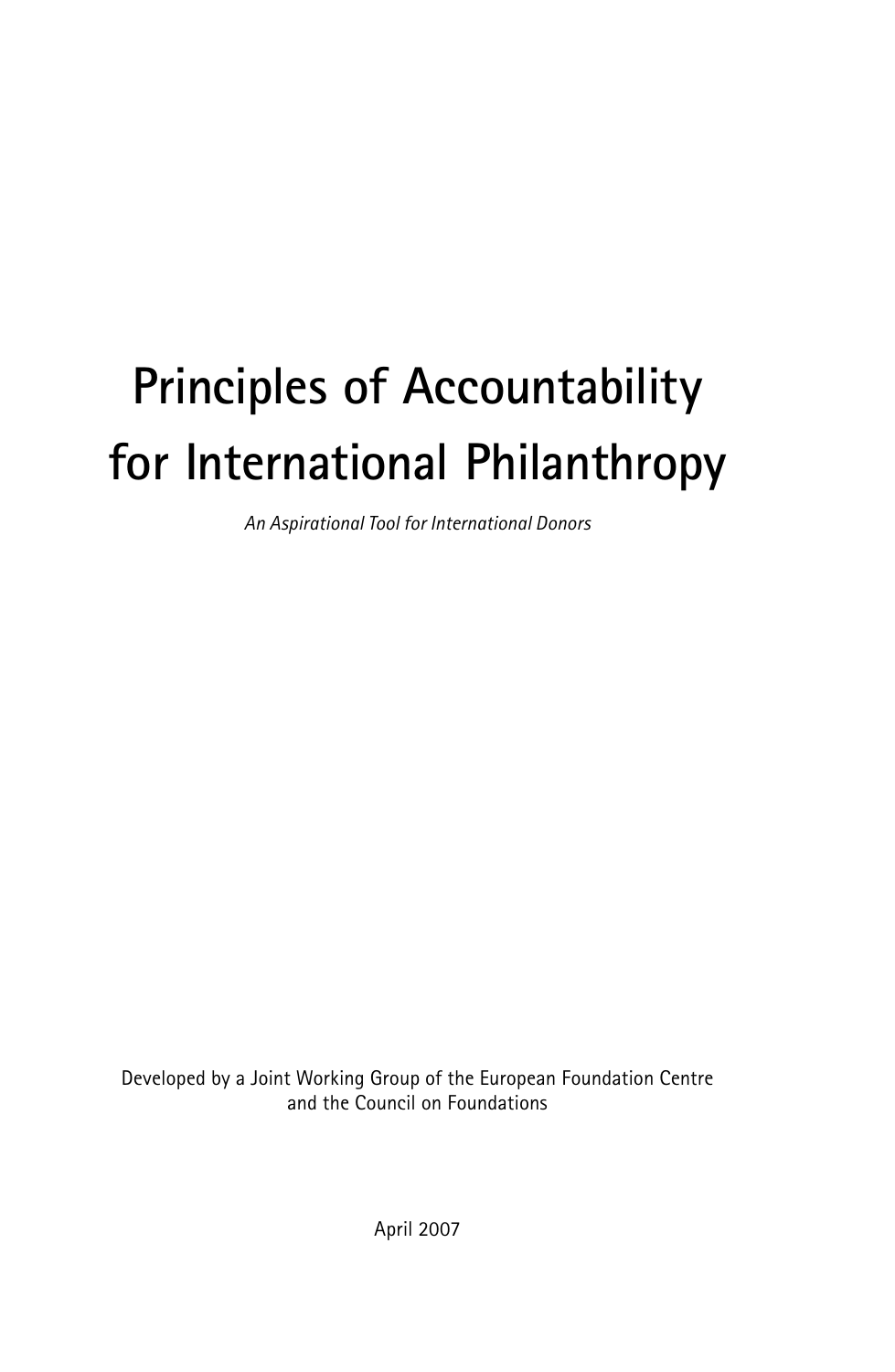**©2007** European Foundation Centre and Council on Foundations All Rights Reserved

**Photo credit** Pieter Claessen | **Design** www.mazout.nu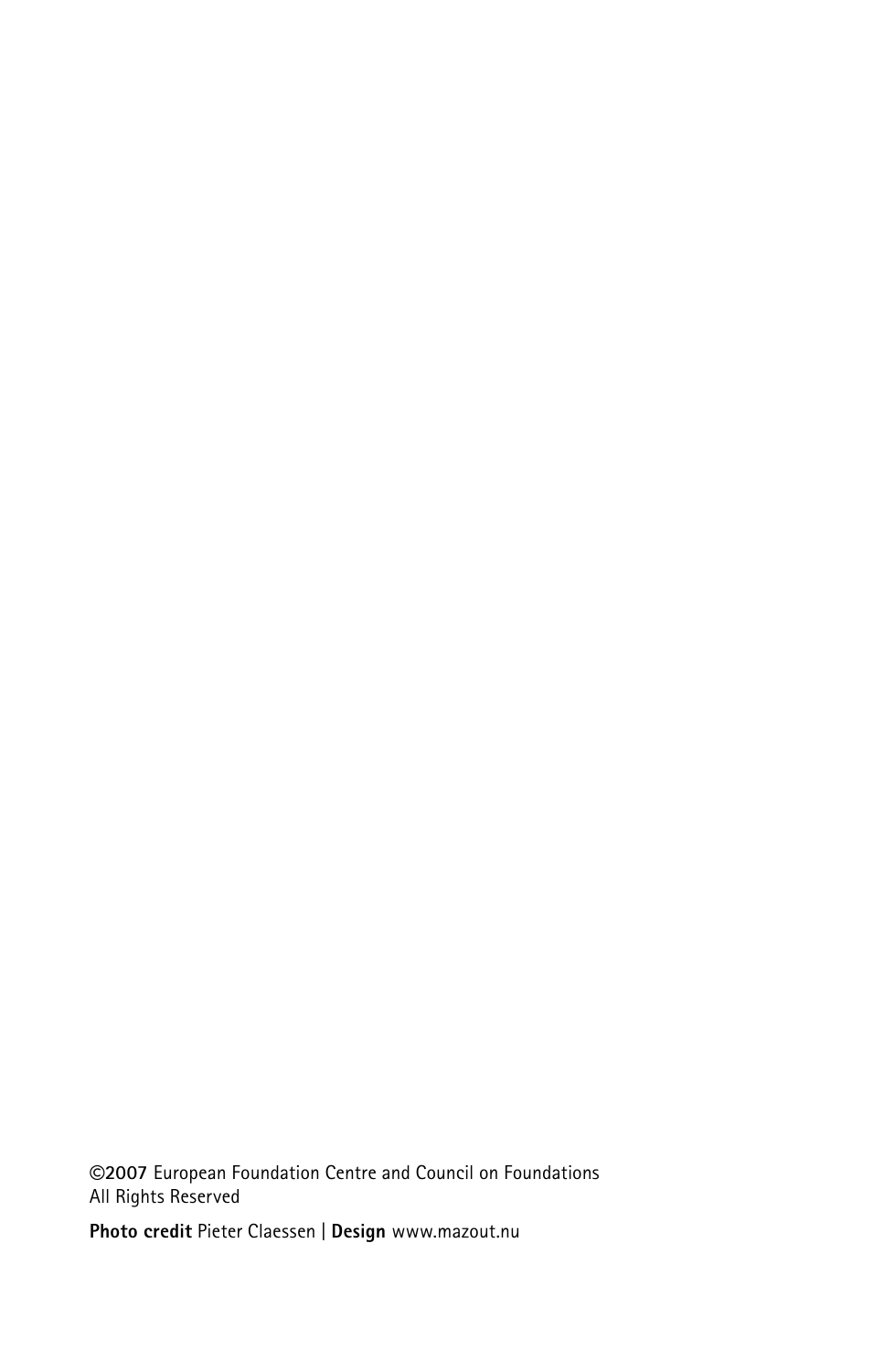Dedicated to the memory of Ray Murphy, whose life and work personify these principles.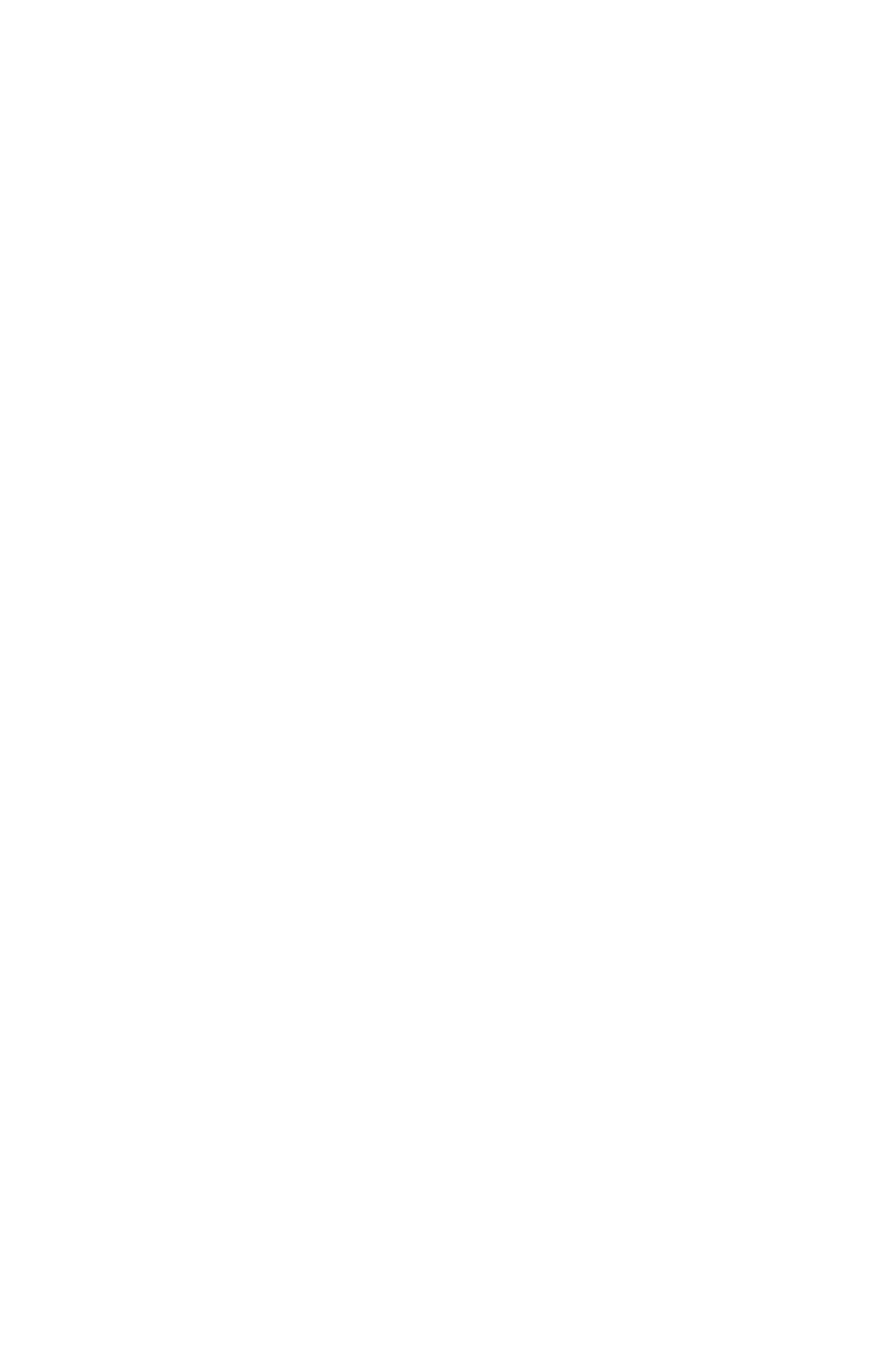## **Contents**

| Good Accountability Practices for International Philanthropy  13 |  |
|------------------------------------------------------------------|--|
|                                                                  |  |
|                                                                  |  |
|                                                                  |  |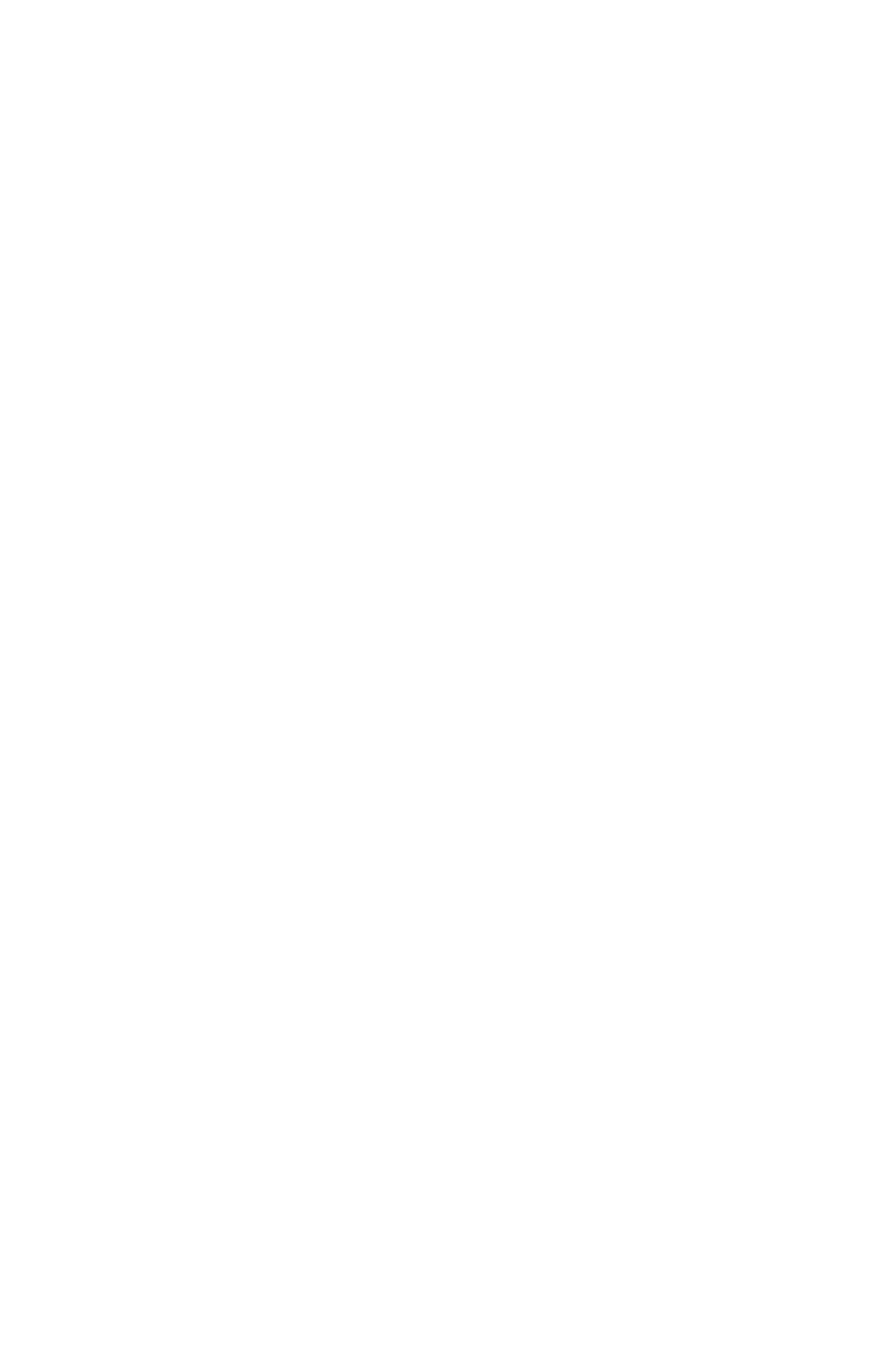## **Preface**

As co-chairs of the European Foundation Centre - Council on Foundations Joint Working Group that developed this booklet, we hope you will find it a useful resource in terms of thinking about your accountability as an international funder. It is intended to be both inspirational and practical.

Over a two-year period the Joint Working Group held a series of consultations with foundations, non-governmental organisations and philanthropic partners on four continents. Cross-border philanthropy is growing and there is no one way to conduct it—the diversity of the field is, after all, one of its strengths. At the same time, we feel strongly that the fundamental principles highlighted in this booklet are vital to achieving accountability and effectiveness regardless of the approach or focus of a particular philanthropic activity. The specific actions associated with each of the principles are not exhaustive nor are they a checklist; rather, these "practice options" are meant to suggest concrete ways in which the principles might be realised through your philanthropic programmes.

To those of you who have been working in the international field for some time, the principles may articulate what you have long known and are already doing. For others, particularly those new to cross-border philanthropy, the principles may raise issues that may not have occurred to you before. In any case, we hope the principles will inspire all who are engaged in international philanthropy to be more thoughtful and effective funders and partners.

Natalia Kanem, President, The ELMA Philanthropies Services (U.S.) Inc. Luc Tayart de Borms, Managing Director, King Baudouin Foundation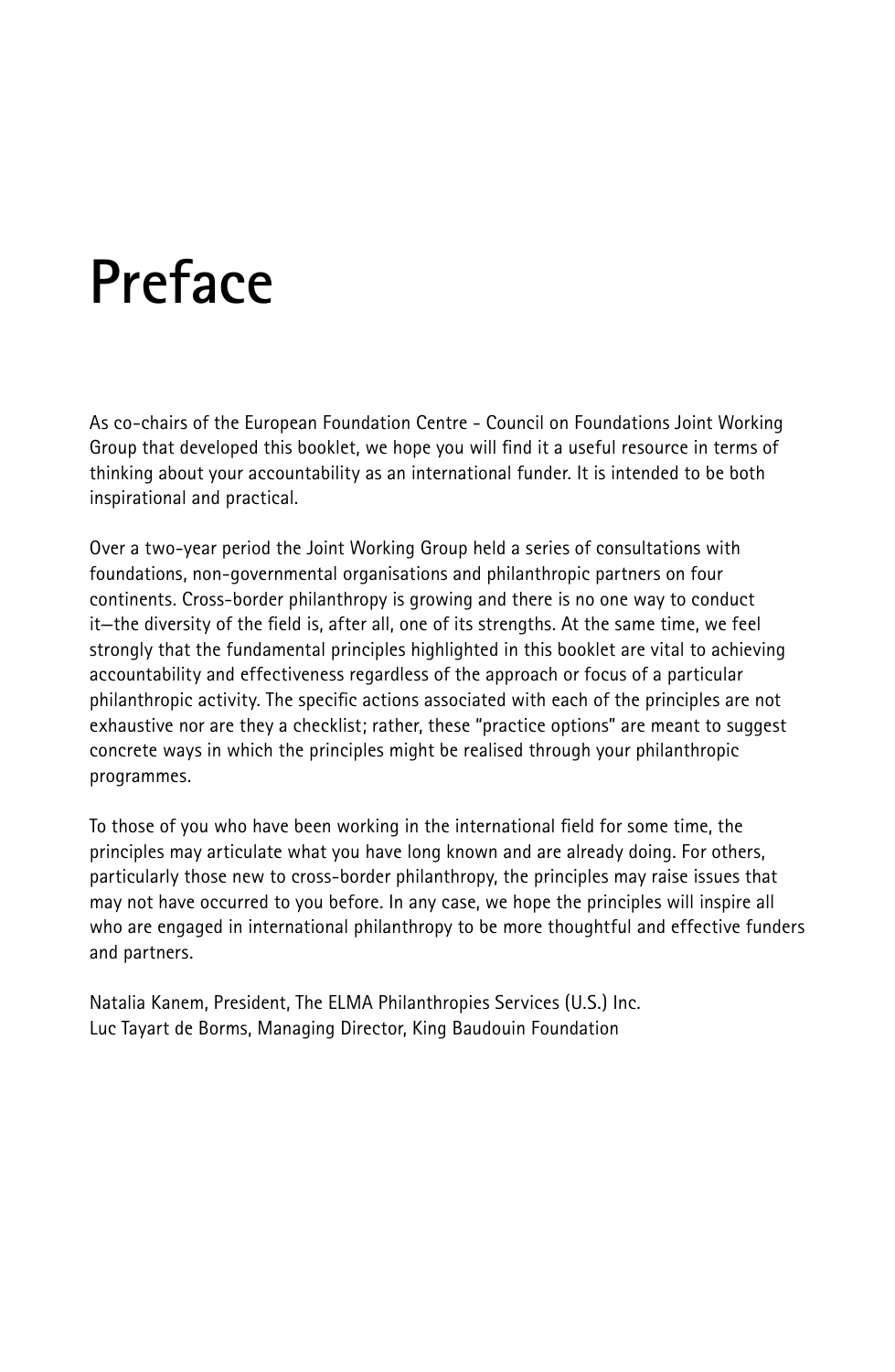# **Executive Summary**

Cross-border philanthropy is exciting and rewarding, with the benefits far outweighing challenges. In view of the distinct complexities facing independent funders working across national borders, the European Foundation Centre (EFC) and the Council on Foundations created a Joint Working Group to develop a set of principles of accountability specifically for *international* philanthropy. The result is this voluntary, aspirational document that is intended to educate, guide and help EFC and Council members be more accountable and effective in their cross-border activities.

In early 2005 the Working Group undertook the extensive process of consulting members of the two organisations as well as other philanthropic networks and experts. In addition, consultations were held with groups of grantees and philanthropic partner organisations in Latin America, Eastern Europe, and Africa, including a three-day workshop with 25 African non-governmental organisation (NGO) leaders in South Africa.

The Working Group recognises that legal compliance, fiduciary responsibility, and administrative oversight are essential components of philanthropic accountability. These "givens" are therefore not the focus of this document.

The Working Group's primary concern was to come up with a set of principles and good practice options addressing the issue of accountability to mission, grantees, and partners and, ultimately, to the intended beneficiaries of transnational philanthropic activity.

The Seven Principles of Accountability for International Philanthropy are:

- 1. Integrity
- 2. Understanding
- 3. Respect
- 4. Responsiveness
- 5. Fairness
- 6. Cooperation and Collaboration
- 7. Effectiveness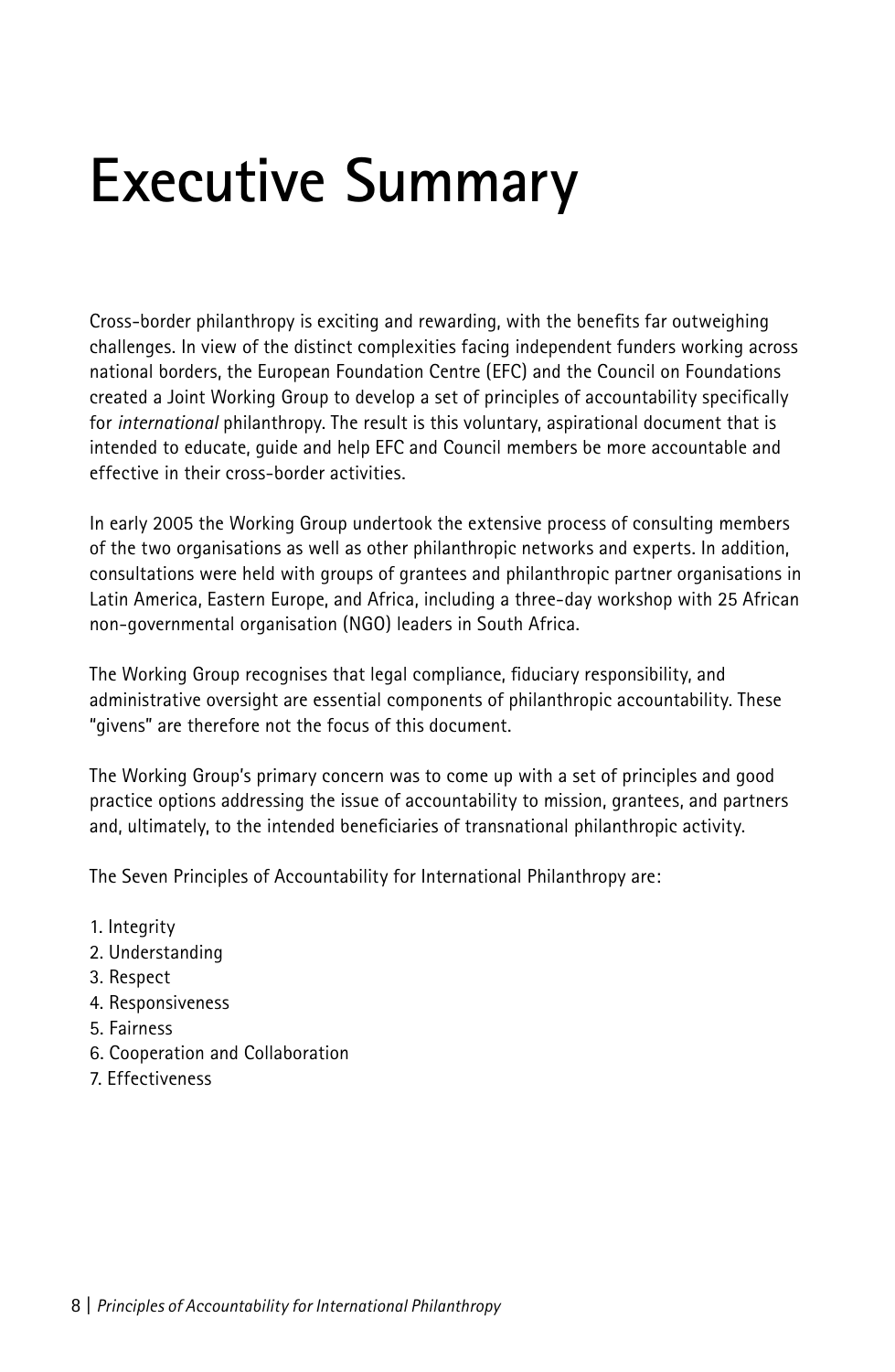# **Introduction**

International philanthropy is growing rapidly, in response to an increasingly globalised, interdependent and interconnected world in which the challenges posed by health, demographics, housing, and natural resource crises, and a growing gap between rich and poor, along with other societal problems, are all too apparent. It is a world in which many "domestic" issues have international roots and require a global perspective in order to be dealt with effectively.

It is also a world of potentially exciting and rewarding opportunities for organised philanthropy. More and more independent funders, both long-established and new, are recognising that their efforts can contribute to a more peaceful, sustainable, and just world in a variety of ways: by making long-term investments in civil society abroad; by supporting research and testing innovative responses to global problems; by leveraging resources and knowledge through international partnerships; and through publishing, advocacy, and exercise of their convening power. Whatever the specific form, international philanthropy can produce high value for even modest levels of investment and it often strengthens the work of foundations at home.

While philanthropy that crosses national borders has much in common with its domestic counterpart, it also differs in significant and challenging ways. Language differences, communication across vast distances, unfamiliar cultural values and perspectives, multiple legal systems, and disparate accounting practices are a few of the factors that distinguish international from local or national philanthropy and contribute to its complexity. Moreover, international philanthropy takes place against a complex backdrop of international politics, geo-power dynamics, government stipulations, and cultural and religious traditions, with a potentially greater degree of uncertainty and unpredictability. However, with the high level of need and the cross-border nature of many of the challenges the world faces today, there is also a greater sense of responsibility and a tremendous opportunity to make a difference with even modest contributions.

In view of these challenges, how can independent funders (see Definitions, below) ensure that their international philanthropy is carried out in an accountable and responsible manner? To address this question, the European Foundation Centre (EFC) and the Council on Foundations created a Joint Working Group of foundation and corporate members in early 2005 to develop a set of principles of accountability *specifically for international philanthropy*. During the past two years, the Working Group has engaged in a process of reflection with foundations in the global north and south , grantees, partners, and others, leading to the articulation of a set of principles to help guide donors working in this field.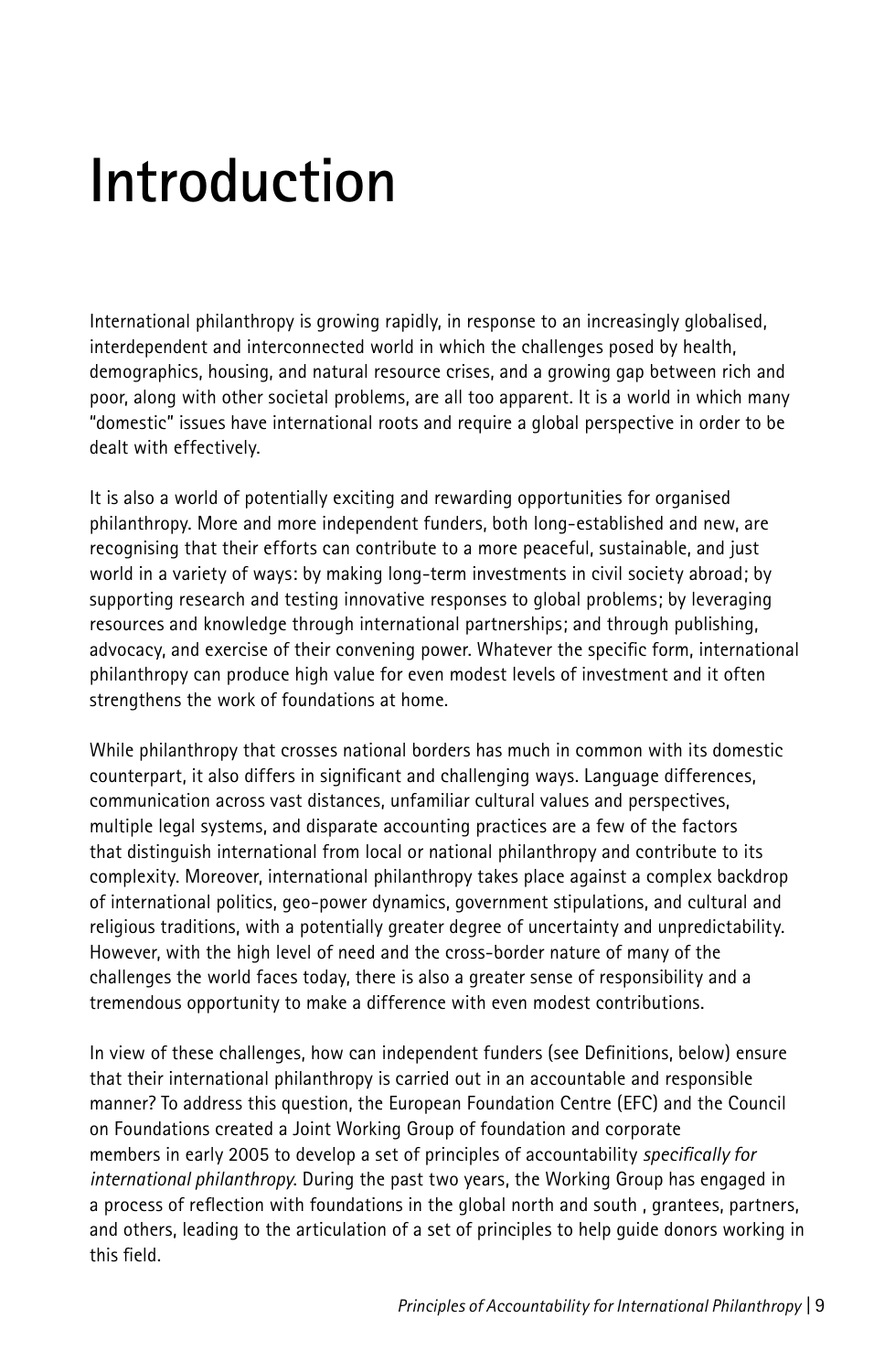Voluntary and aspirational, the principles and their accompanying practice options are intended for members of the EFC and the Council as a helpful guide in thinking about and conducting their international philanthropy in a manner that fulfils their missions and advances the public good.

## **What Do We Mean by Accountability for International Philanthropy?**

Although there is no single definition of accountability, the Working Group felt that the fundamental question every international donor should ask of itself is: "To whom is my organisation responsible as it makes grants or develops projects across borders?"

The Working Group believes that the answer to this question should reflect a commitment to:

- 1. **Uphold your core mission** in a manner that is consistent with the wishes of your benefactors, donors, or corporation;
- 2. **Serve the public good** as defined by national laws and international conventions in your own country and in the recipient country;
- 3. **Engage and inform your stakeholders** (see Definitions, below) with respect to your intentions and decision-making processes, and provide a mechanism for input and feedback from those affected; and
- 4. **Assure positive impact** through your grantmaking and operating activities with respect to the people and communities affected by your interventions.

#### **DEFINITIONS:**

**Independent Funders:** *any type of foundation, corporate donor, or individual acting independently of government and for the public benefit by supporting associations, institutions, organisations, groups, or individuals, either through grants or non-financial means or by operating their own programmes.*

**Stakeholders:** *the various actors that can affect or be affected by an independent funder's policies and actions. They may include, but are not limited to, the following: founders, donors or benefactors; boards of directors; government regulators at national and subnational levels; philanthropic partners from the private, public, and not-for-profit sectors; grantees; beneficiaries (those supported or assisted by grantees); shareholders (in the case of corporate donors); and staffs of independent funding organisations.*

*The mix of stakeholders will vary from one independent funder to another, depending on overall mission, objectives, target population, and method of work. Some stakeholders may carry more weight than others—and in some cases, their needs vis-a-vis the funder may conflict. For example, consider a human rights funder that wants to be transparent in its funding to its own government regulators but also wants to protect the identity of its grantees in countries where they are threatened by hostile governments. Accountability implies a commitment by the funder to consider and balance the needs of its different stakeholders in its decision-making and activities, and to deliver against this commitment.*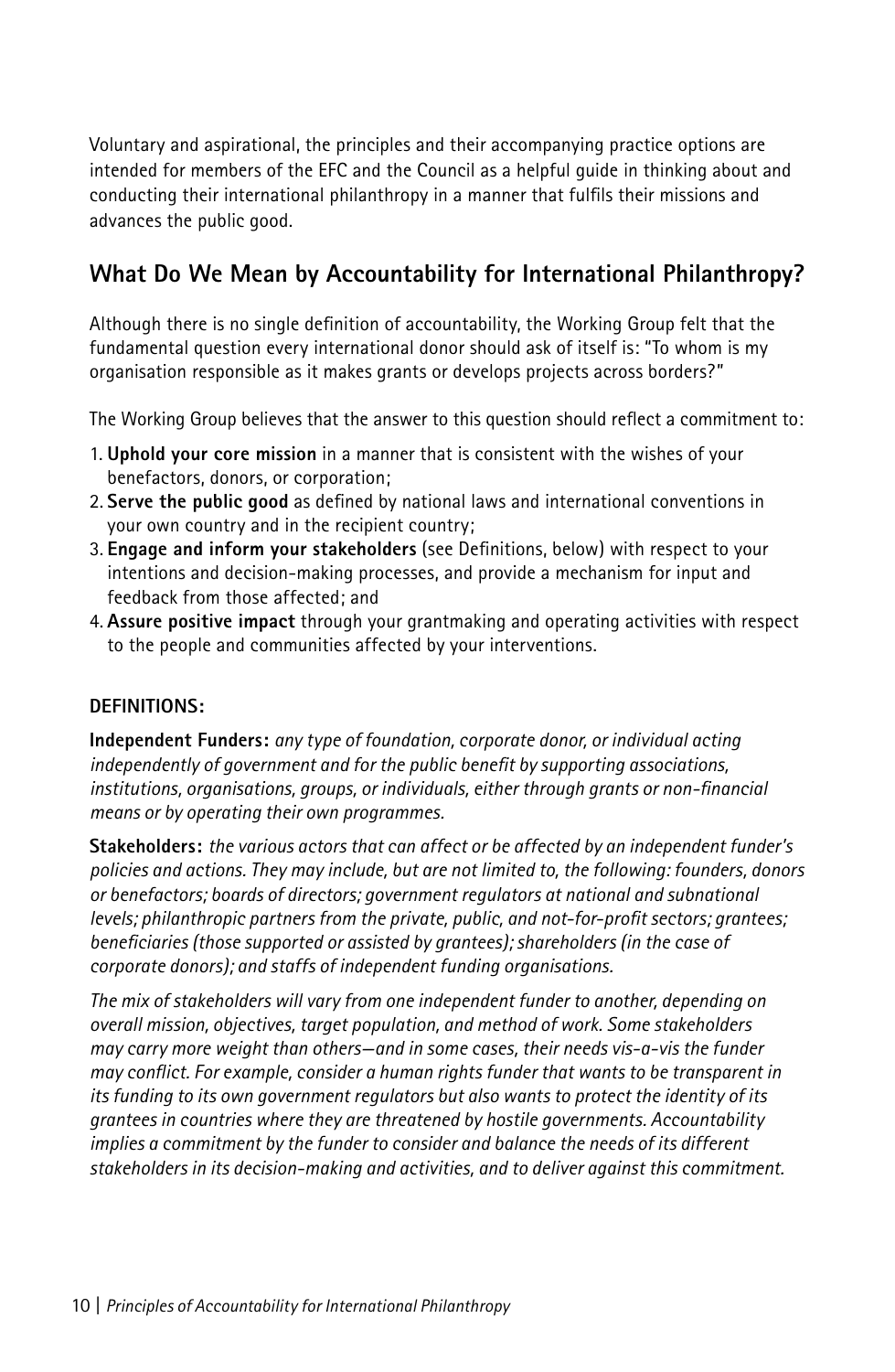# **Principles of Accountability for International Philanthropy**

The following seven principles are intended to guide the *international philanthropic* work of independent funders:

## **l. Integrity**

Engage in international philanthropy in a way that is in line with and truthful to your mission, values, vision, and core competencies. Show that you are genuine in your intentions throughout all aspects (programmatic, operational, and financial) of your international work. Be honest and transparent with your stakeholders.

## **2. Understanding**

Take the time to research and understand the political, economic, social, cultural, and technological context in which your international philanthropy will take place. Tap into expertise that already exists, including at the local level, and develop a philanthropic strategy that is realistic and appropriate.

## **3. Respect**

Avoid cultural arrogance by respecting cultural differences and human diversity. Recognise local knowledge, experience, and accomplishments. Be modest about what you know, what you can accomplish with the resources you have, and what you have yet to learn. When visiting international grantees and partners, always keep in mind that you are a guest in someone else's country.

## **4. Responsiveness**

Listen carefully to your international grantees and partners in order to understand and respond adequately to their needs and realities. Be open and prepared to adjust your original objectives, timeline, and approach to the local context and capacity—resist the temptation to impose your own models or solutions. Build a relationship of trust with your international grantees and partners and with the communities where you work.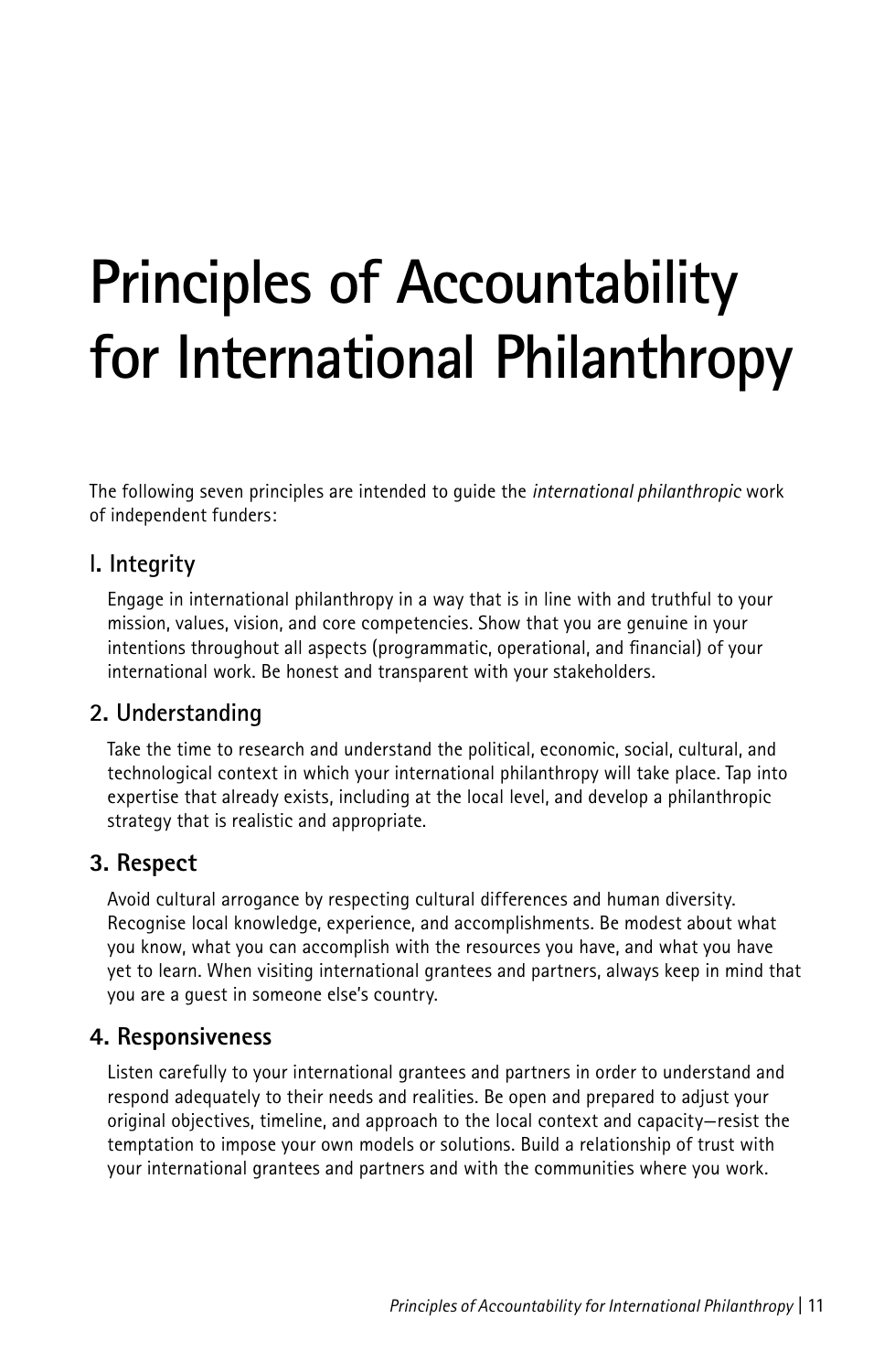## **5. Fairness**

Be reasonable and flexible in what you require from your grantees and partners, ensuring that your demands are proportionate to the level, purpose, and nature of your support. Be mindful of their possibly limited capacity to deal with multiple funders, and do not demand of them what you would not demand of yourself.

## **6. Cooperation and Collaboration**

Recognise that international work calls for a high level of cooperation and collaboration among funders themselves and with a variety of actors, including non-governmental organisations (NGOs), businesses, governments, and multilateral organisations. Strive to work collaboratively in order to maximise resources, build synergies, boost creativity, and increase learning and impact.

## **7. Effectiveness**

Assess whether your international philanthropy is effective by engaging in a process of mutual learning with your peers, grantees, and partners. Demonstrate how your international philanthropy contributes to the achievement of your organisation's mission and the advancement of the public good. Plan for sustainability and commit to staying long enough to be effective.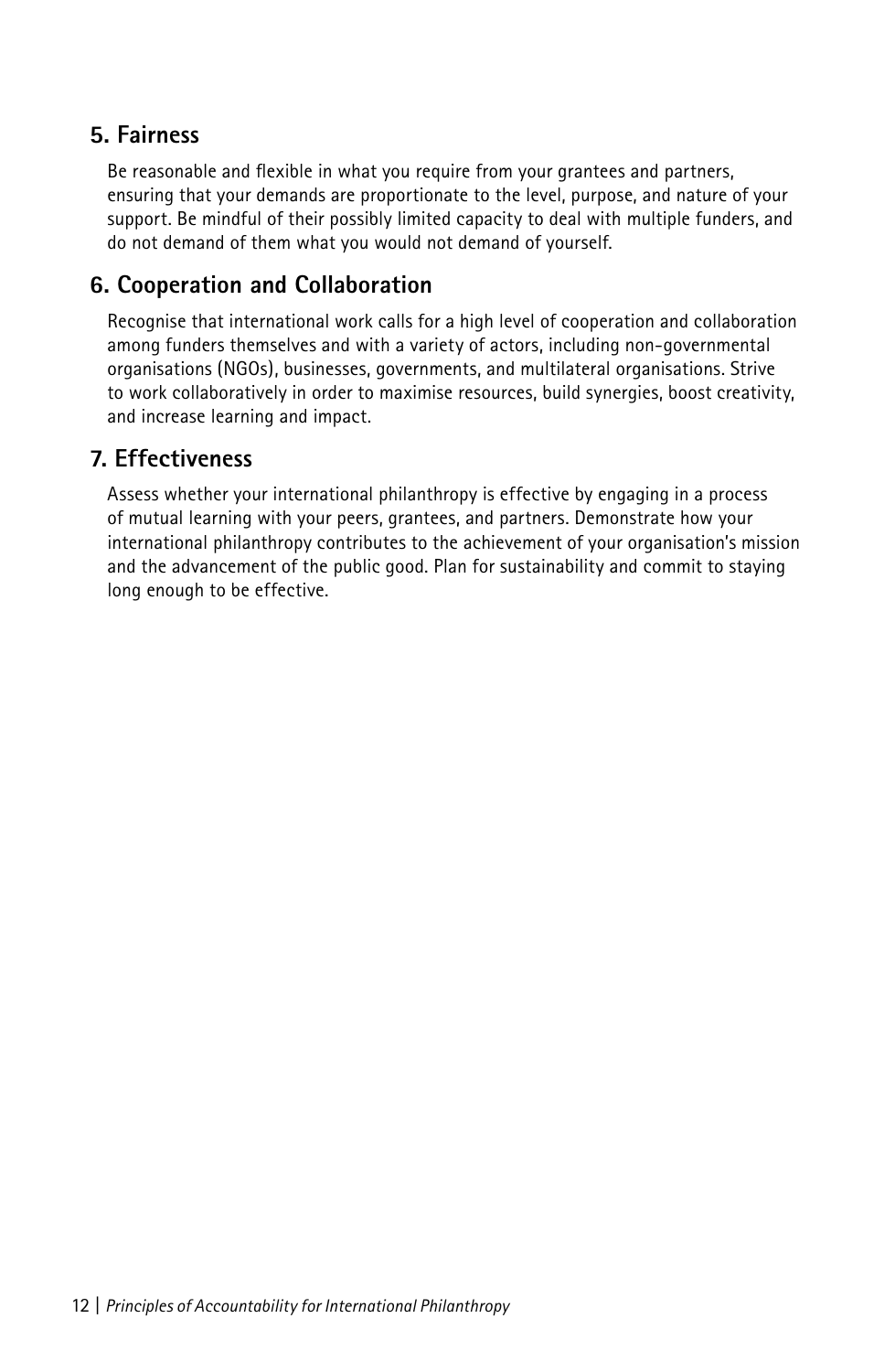# **Good Accountability Practices for International Philanthropy**

The following set of practice options is intended to illustrate steps and approaches funders *may* choose to adopt in implementing the seven principles.

Accountability, whether domestic or international, presupposes fiduciary responsibility, legal compliance, and administrative oversight. These are all essential elements of accountability to be taken as *"givens"* and therefore are not the focus of this document. The following practice options are intended to assist funders in going beyond these givens to become broadly accountable and effective agents for positive change *in the international arena.*

Because independent funders vary greatly in terms of their resources, missions, and approaches, the following practices should not be construed as a prescriptive checklist. Not all of the elements will be relevant for everyone.

## **1. Align your international philanthropy with your vision and mission.**

- Ground your international mission in your organisation's vision, values, and core competencies. This gives you legitimacy, particularly in complex situations.
- Be clear and explicit about what motivates your international work, and why you have chosen the issues, regions, and target audiences you are supporting. State your intentions and expectations.
- Make sure you have adequate resources and realistic timelines for what you aim to achieve.
- Seek to do no harm. Ensure that your international philanthropy does not, for instance, inadvertently exacerbate existing inequities, fuel conflict, or damage the environment. Tailor your international agenda to the specific needs and realities in the context where you operate.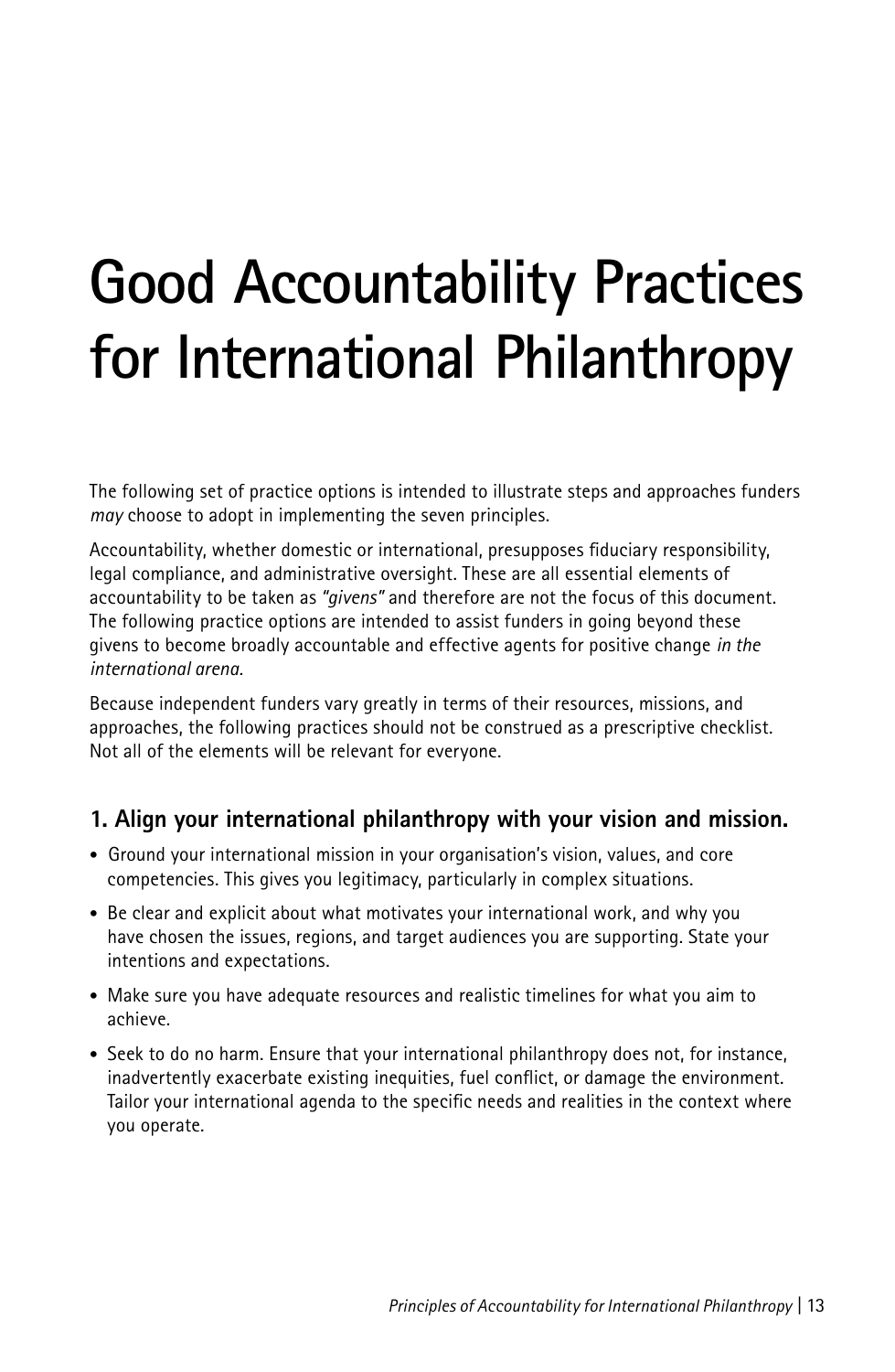• Take a holistic approach to your international philanthropy. Understand how the activity you are supporting fits within a larger picture and how it relates to your work in your home country.

#### **EXAMPLE:**

*A well-intentioned project designed to preserve natural resources such as land and wildlife appealed to an environmental conservation funder. However, the project could have had the unintended consequence of displacing longtime local residents who are indigenous occupants of ancestral lands—lands with deep cultural significance and upon which they depend for their livelihood. The programme was re-envisioned to involve the residents in the conservation design and to prevent their alienation.*

## **2. Understand the context in which you operate.**

- Invest in understanding the social, cultural, political, and economic context in which you are going to work—through field visits, literature reviews, and consultations with peers and by commissioning research and engaging a consultant with on-the-ground experience. Try to work with locally-based experts or information sources whenever possible.
- Consult with knowledgeable peers and key stakeholders in the process of developing your philanthropic strategy in their country.
- Beware of your preconceptions and of imposing your own agenda. Consider how to bridge the gaps, if any, between your intentions, what the community needs and what is appropriate from their experience.

## **EXAMPLE:**

*On a tour up the Amazon, a wealthy couple with a small family foundation was appalled to learn that a poor, isolated village had no school. They decided to donate funds to the tour company's foundation for a new two-room building for the school, along with necessary supplies and a teacher's salary for two years. The school was built, the supplies delivered and a teacher hired. However, after a period of time the donors learned that the teacher had left and the school stood empty. The reason? The teacher did not speak the local language.*

- Seek out the views of those affected by your focal issues as well as a diverse crosssection of the community, not just a few individuals.
- Understand formal and informal processes that drive change and learn to identify the relevant agents for change. Engage them and support their vision and work.
- Consider gender issues and implications in your international work.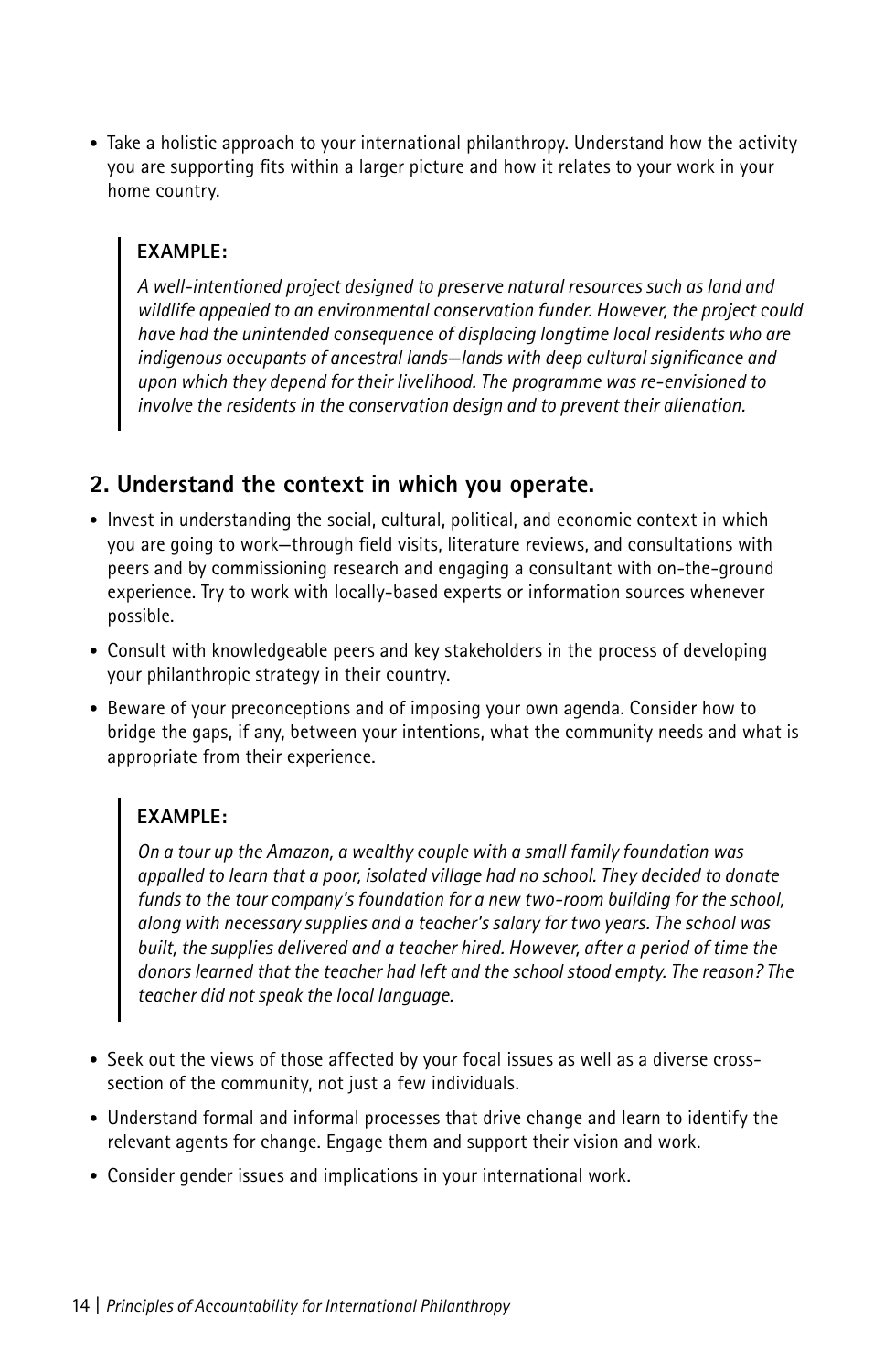## **3. Engage with others. Do not work in isolation.**

- Map out and monitor the field in which you operate—to understand who the key local and international actors are, what their focus is, and where there are potential overlaps or complementarities. Share information about your own work. This will help you to leverage resources better and avoid unnecessary duplication. The Internet, conferences, funder networks, and publications are good resources for this purpose.
- Cooperate with local organisations and groups whenever possible and invest in bolstering their capacity if needed.

## **EXAMPLE:**

*A foundation considering entering a new area of international activity commissioned consultants to map out, for its area of interest, what is already being done, who is doing it, what the obstacles are, and where the gaps exist. The process of pulling this information together in a short paper helped define the foundation's strategy and sharpened its international philanthropic focus.*

- Consider partnering with business and/or government if you wish to build public awareness of problems and solutions or to scale up successful approaches and programmes.
- Take part in a funders' collaborative or consortium or consider establishing one if this strategy would be appropriate to the pursuit of your international mission. Funders' consortia can create synergies, reduce administrative costs, expand networks, and facilitate the sharing of ideas, experiences, and learning.

## **EXAMPLE:**

*The Partnership for Higher Education in Africa was launched in 2000 by a consortium of four private foundations, each of which had been separately supporting universities in Africa. In 2006 the partnership was expanded to include two more foundations and it announced a new five-year, \$200 million commitment to strengthening higher education in seven African countries.*

• Be aware that partnerships—among funders as well as with governments, businesses, and not-for profit institutions—demand a firm commitment by all parties to a common agenda. Partnerships also require trust, time, constant nurturing, flexibility, and readiness to compromise. Partnerships in the international arena have a further layer of complexity due to the diversity of cultures and approaches to philanthropy among the partners themselves.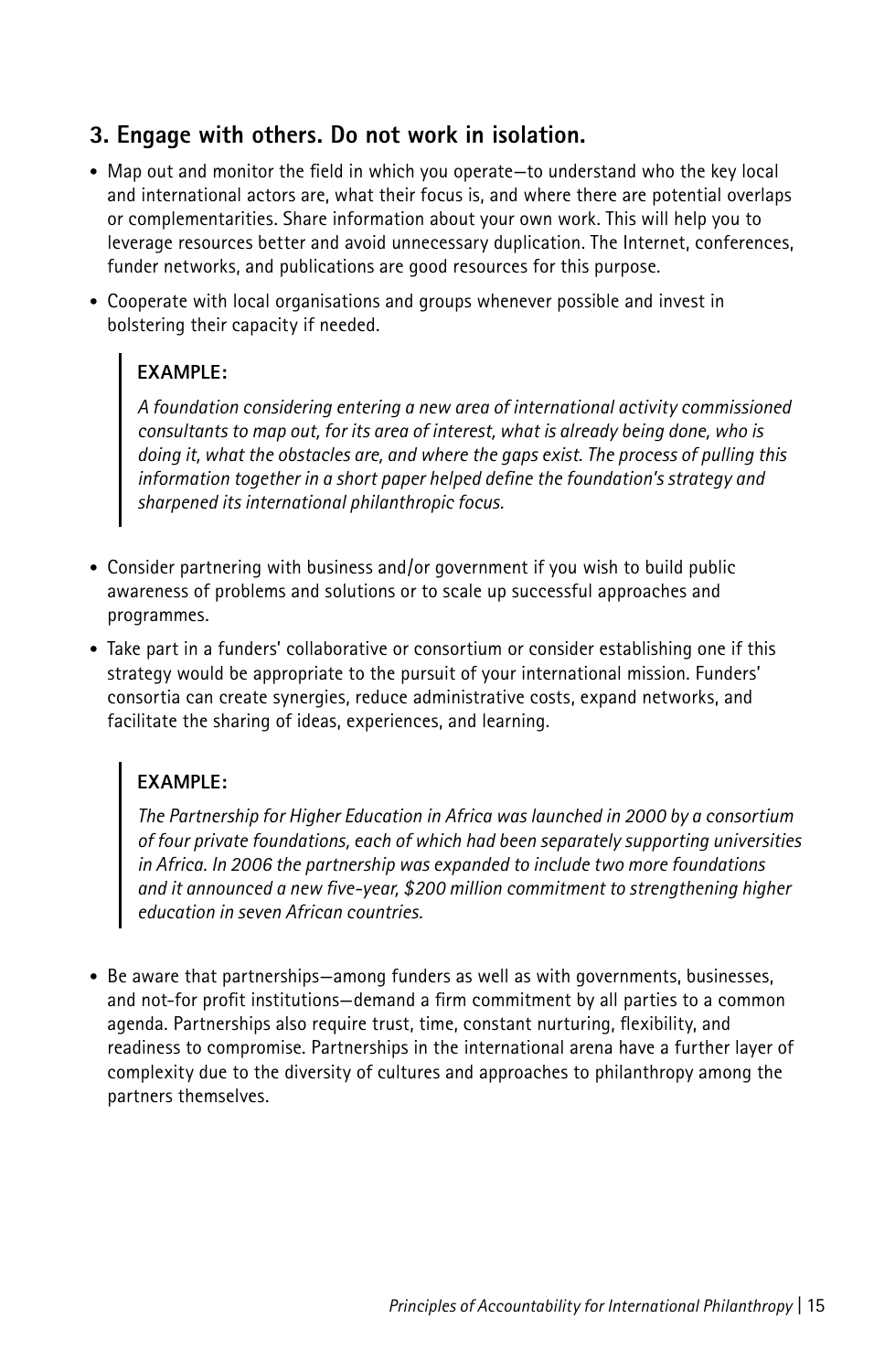## **4. Inform, listen, and respond.**

- Communicate openly with your key stakeholders about your vision, mission, and resources. Provide clear and timely information about what kinds of activities you support, how to apply for funding, and the selection process. Avoid jargon and consider using local languages if possible. Continue communicating openly with grantees and partners throughout the duration of the grant or programme.
- Be realistic in what support you can provide and how and at what level you can provide it—and state this clearly to potential international grantees and partners.
- Be honest about any regulatory or practical constraints to your international philanthropy and explain them to potential grantees and partners right at the beginning.
- Make an effort to respond to all proposals you receive. If they don't fit your guidelines, say so. Refer worthy proposals that you are unable to support to other potential funders who might be interested.

## **5. Respect diversity, autonomy, and knowledge.**

• Familiarise yourself with what is culturally appropriate behavior before interacting with potential international grantees and partners.

## **EXAMPLE:**

*In some cultures shaking hands, wearing revealing clothing or touching another person's head are considered offensive behavior. Research the local culture before visiting, so as not to unwittingly offend.*

- Listen carefully to what your international grantees and partners say. Fine-tune your expectations and objectives to reflect local needs and realities. Recognise local knowledge, capacity, capabilities, and solutions and identify how to best support these while staying true to your mission.
- Respect the contributions, achievements, autonomy, and integrity of your international grantees and partners.
- Recognise your international grantees and partners as agents of change who contribute critical local knowledge and community access to the philanthropic relationship—rather than as simply recipients of financial or other support.
- Respect the intellectual property of your grantees and partners by asking permission to use their ideas, stories, and photographs and giving proper credit when you do so.

## **EXAMPLE:**

*A family foundation that funds community-based programmes in Africa takes photographs of community members for use in its materials, including a calendar. Out of respect, the foundation obtains signed permission from each subject, including children, for use of the photographs.*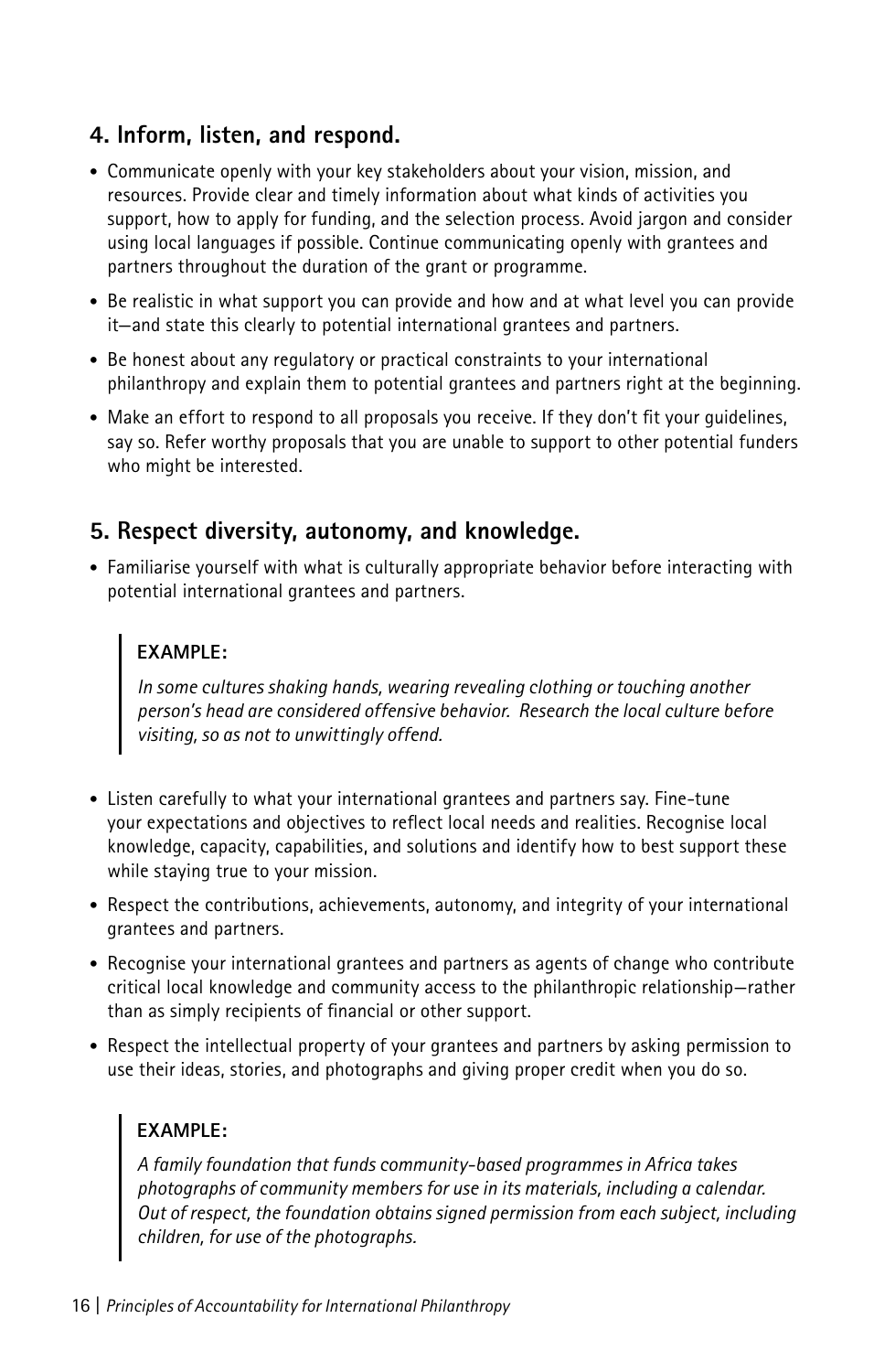## **6. Build trust. Invest for the long term.**

- Take a long-term view of development and make a long-term commitment if you can, but have an exit strategy in mind to avoid potential dependency on foreign support.
- Consider going beyond project support in your international philanthropy by building local institutions with long-term organisational capacity and financial sustainability.
- Think about ways of providing non-financial resources through mentoring, convening, linking, publishing, technical assistance, advocacy, and other forms of support. These can often make as much or more of a difference than funding.
- Minimise administrative and other demands on your international grantees and partners. Some reporting and financial accounting is essential, but make sure that your requirements are proportional to the magnitude of your support.
- Provide additional technical and financial assistance to cover costly requirements, such as a financial audit for a small organisation.

## **EXAMPLE:**

*A family foundation that funds internationally requires that its grantees be professionally audited. Recognising that audits are expensive and the audit requirements would impose a financial burden on smaller grantees, the foundation provides financial support so the grantee can meet the audit requirement.*

- Explain fully the reasons that you are asking your international grantees and partners to provide you with information, especially that which may be considered sensitive or confidential.
- Promote the work of your grantees and partners, *with their permission and as legally allowed*, but be mindful of the fine line between empowering people to speak up for their own rights and bring about change versus speaking for them.

## **7. Ensure good governance.**

- Be mindful of laws and regulations that may apply to your international philanthropy *in the countries where your grantees or partners are located or where they operate*. When working in countries where laws and policies may be hostile to your mission and local partners, follow applicable international conventions.
- Revisit and assess regularly your international programmes to ensure that they are in line with your mission and values.
- Strive for transparency in your decision-making and operations in your international philanthropy, but recognise that there may be circumstances in which it may be prudent to keep certain information confidential.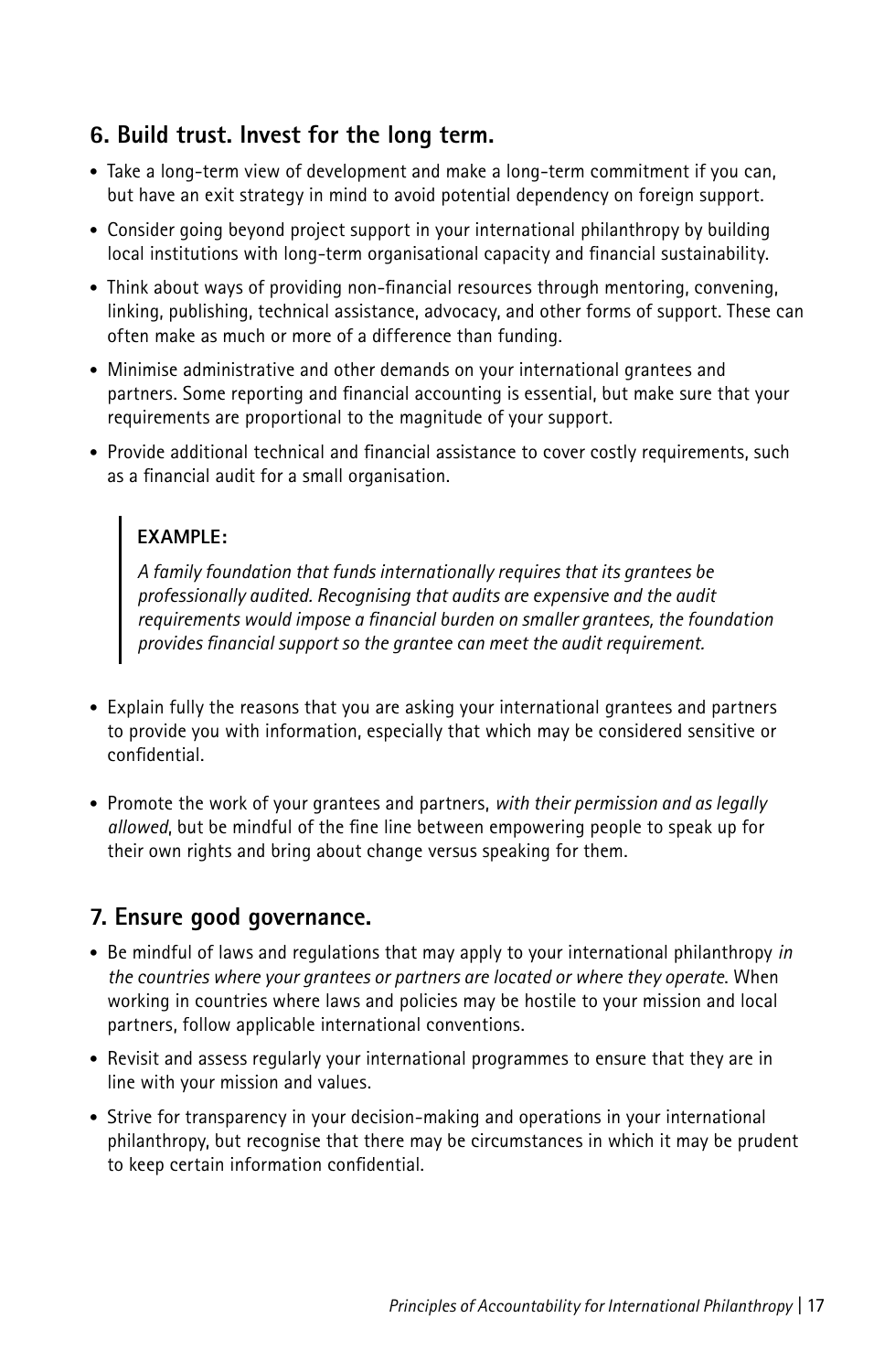## **EXAMPLE:**

*A foundation supports human rights activities in countries where governments are sometimes hostile to civil society organisations and individuals that are active in human rights issues. Despite a commitment to transparency in its operations, the foundation adopted a policy of not publicly identifying local partners if doing so would place them or their activities at risk.*

- Provide a confidential response mechanism by which the various stakeholders involved in your international philanthropy can report problems and seek recourse.
- Consider working through international NGOs, local and international intermediaries, or re-granting organisations when you do not have the knowledge, resources, or staff capacity to work directly on the ground. In such cases, define clearly the mandate you are handing over, the nature of the relationship between your organisation and your partner, and your expectations about the relationship between your partner and the final beneficiary organisation. Define clearly the chain and scope of responsibilities.

## **8. Ensure good stewardship of philanthropic resources.**

• Take reasonable steps to get to know your partners and grantees. Encourage or require your international grantees and partners to abide by accepted accounting standards (those widely accepted in their own country or internationally recognised).

## **EXAMPLE:**

*A foundation that works to strengthen civil society in several regions of the world provides support to local partners to strengthen their internal governance procedures and financial controls.*

- Have a written agreement with your international grantee or partner, spelling out clearly how your philanthropic resources will be used—but be flexible enough to make adjustments when unforeseen circumstances arise.
- Require a simple accounting from the grantee or partner explaining how your philanthropic resources were used, and seek to correct any misuse of resources as quickly as possible. Ask for clarification if you deem it necessary.
- When making large grants to new international grantees or partners, consider making payments in installments based on receipt of satisfactory progress reports.
- If you are not confident about your own staff capacity and knowledge to make international grants, take steps to strengthen your capacity. Consider working with a reliable professionally-run intermediary organisation (in your own country or in the region where you are working) that specialises in international grants.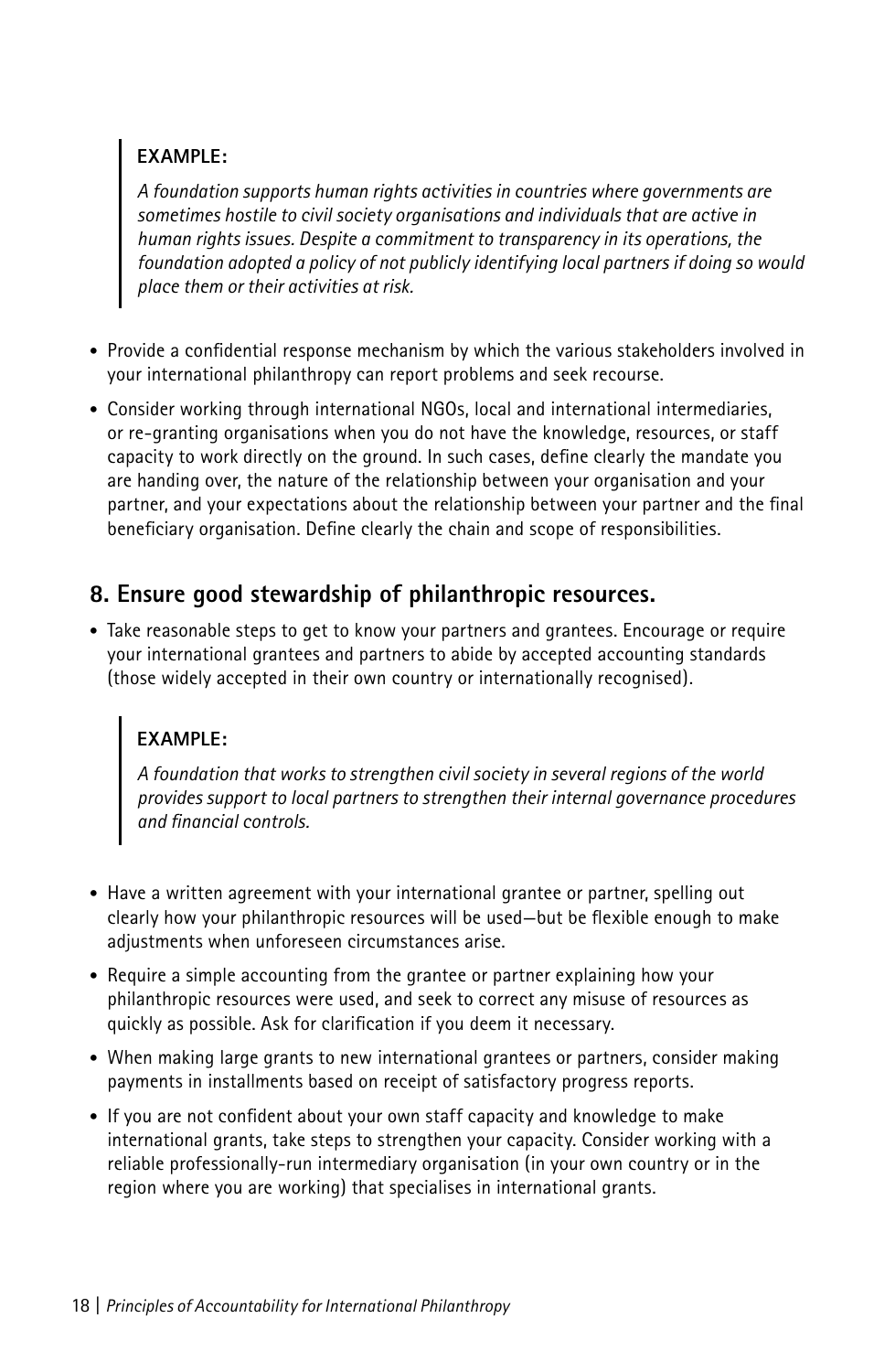## **9. Assess, learn and share knowledge.**

- Build in specific indicators to evaluate the progress of your philanthropic activities from the beginning through discussions with your international grantees and partners.
- Involve international grantees and partners in conscious reflection about the effectiveness of your philanthropy by creating a participatory and mutual learning environment.
- Provide opportunities for your international grantees and partners to learn from one another.

## **EXAMPLE:**

*A foundation that supports early childhood development programmes in many countries around the world periodically brings together its international partners and grantees to discuss specific issues, lessons learned, and what programmes in different countries have in common despite contextual differences.*

- Be prepared to take risks and accept that some initiatives will fail for a variety of reasons. The key is learning the appropriate lessons and applying them in the future.
- Share lessons learned with your stakeholders and peers. Consider providing support for networking and knowledge sharing.
- Take time to step back from the specific international philanthropic activity you are supporting to reflect on the ethical implications and broader impact of your work and on how your international work contributes to the advancement of your mission.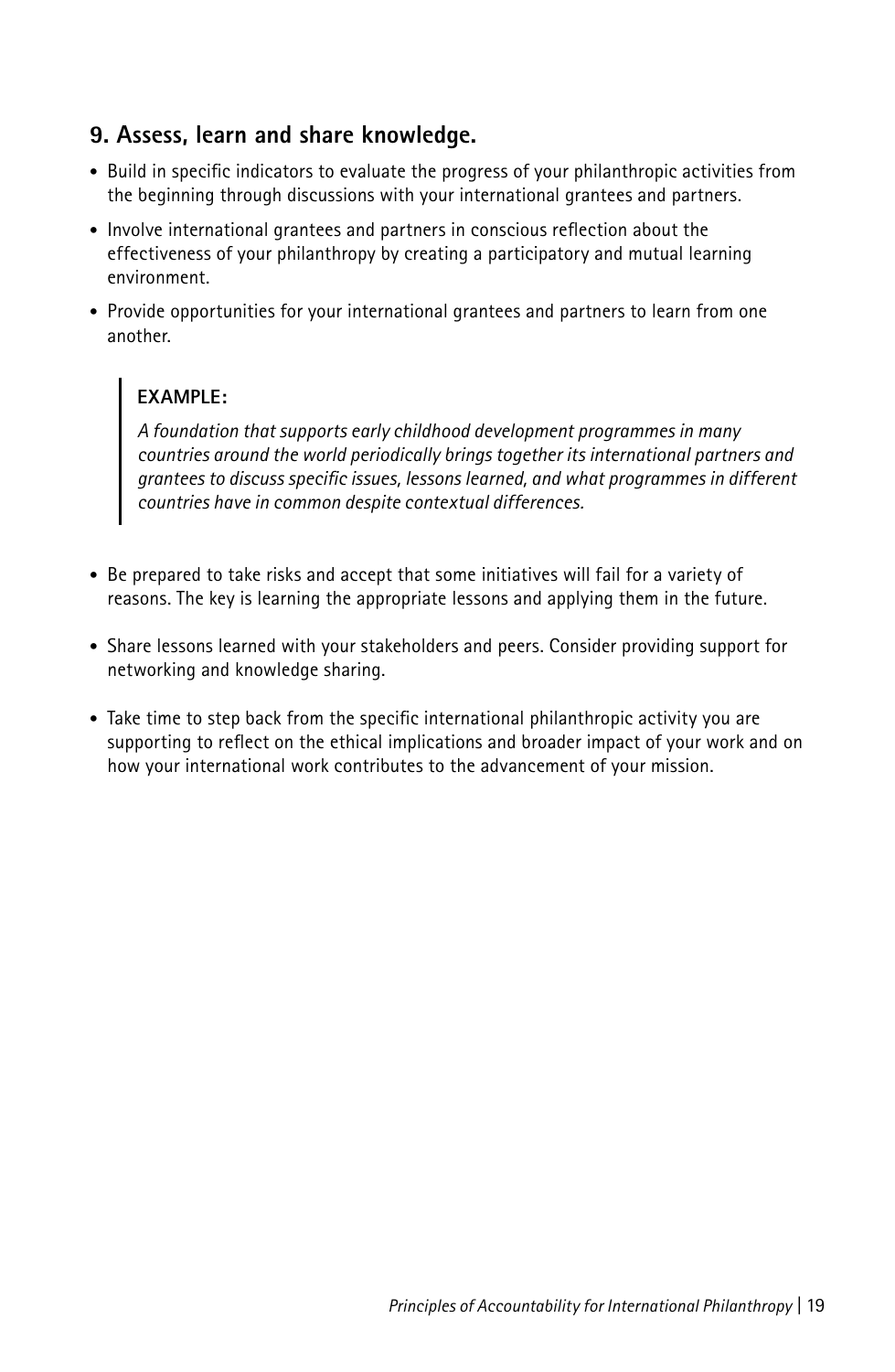# **Closing Comments**

The Joint Working Group on Accountability for International Philanthropy believes that the principles, good practices, and resources in this document can provide a helpful frame of reference and useful tool for members of the European Foundation Centre and the Council on Foundations that engage in cross-border philanthropic activities. We believe that if you incorporate these principles into your international work your cross-border philanthropy, whatever form it may take, will be more effective and more accountable to your donors, the public, and the beneficiaries you intend to serve. Please bear in mind that this is a living document that will be reviewed and updated from time to time. The European Foundation Centre and the Council on Foundations welcome your comments, suggestions, and examples.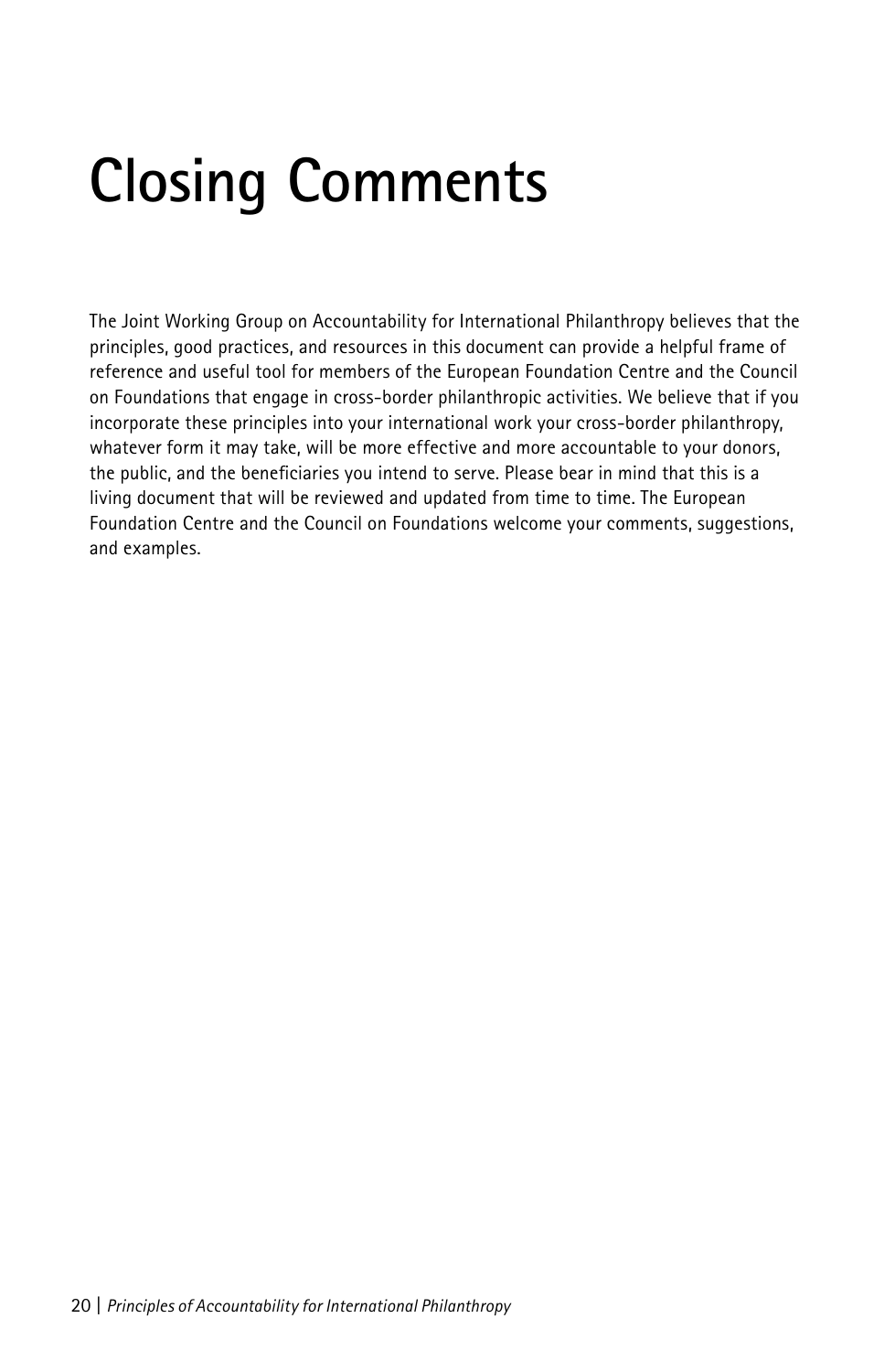# **Selected Resources**

#### **AccountAbility**

AccountAbility is an international nonprofit institute that promotes social and ethical accountability by developing innovative and effective accountability tools and standards, undertaking cutting-edge research, promoting accountability competencies in the nonprofit professions, and securing an enabling environment in markets and public policies. > www.accountability.org.uk

#### **Accountability Institute South Africa**

Accountability Institute South Africa is an NGO that aims to promote and advocate, through its technical support and theoretical research, the concept and practice of nonfinancial accountability for the improvement of performance management systems in all South African organisations and institutions (public, private, and not-for-profit). > www.aisa.org.za

#### **AID Transparency**

AID Transparency (AT) is a regional NGO based in Dakar, Senegal. AT's missions include monitoring development assistance, contributing to the observance of transparency, fairness, and democratic development in Africa, and promoting principles of peoplecentered development.

> www.aidtransparency.org

#### **Asia Pacific Philanthropy Consortium**

The Asia Pacific Philanthropy Consortium (APPC) is an informal network of like-minded organisations dedicated to promoting the flow and effectiveness of philanthropy in the region. The APPC is committed to promoting and sustaining accountability and governance issues in its geographic area through its broad field of activity. > www.asianphilanthropy.org

#### **The Charity Commission's (UK) Guidance for Charities Working Internationally**

As the regulator and registrar for charities in England and Wales, the Charity Commission aims to regulate charities in England and Wales in order to increase charities' effectiveness and public confidence and trust in them. The Charity Commission has published an online guide to legal requirements and recommended good practices for charities whose work is either wholly or partly international.

> www.charity-commission.gov.uk/supportingcharities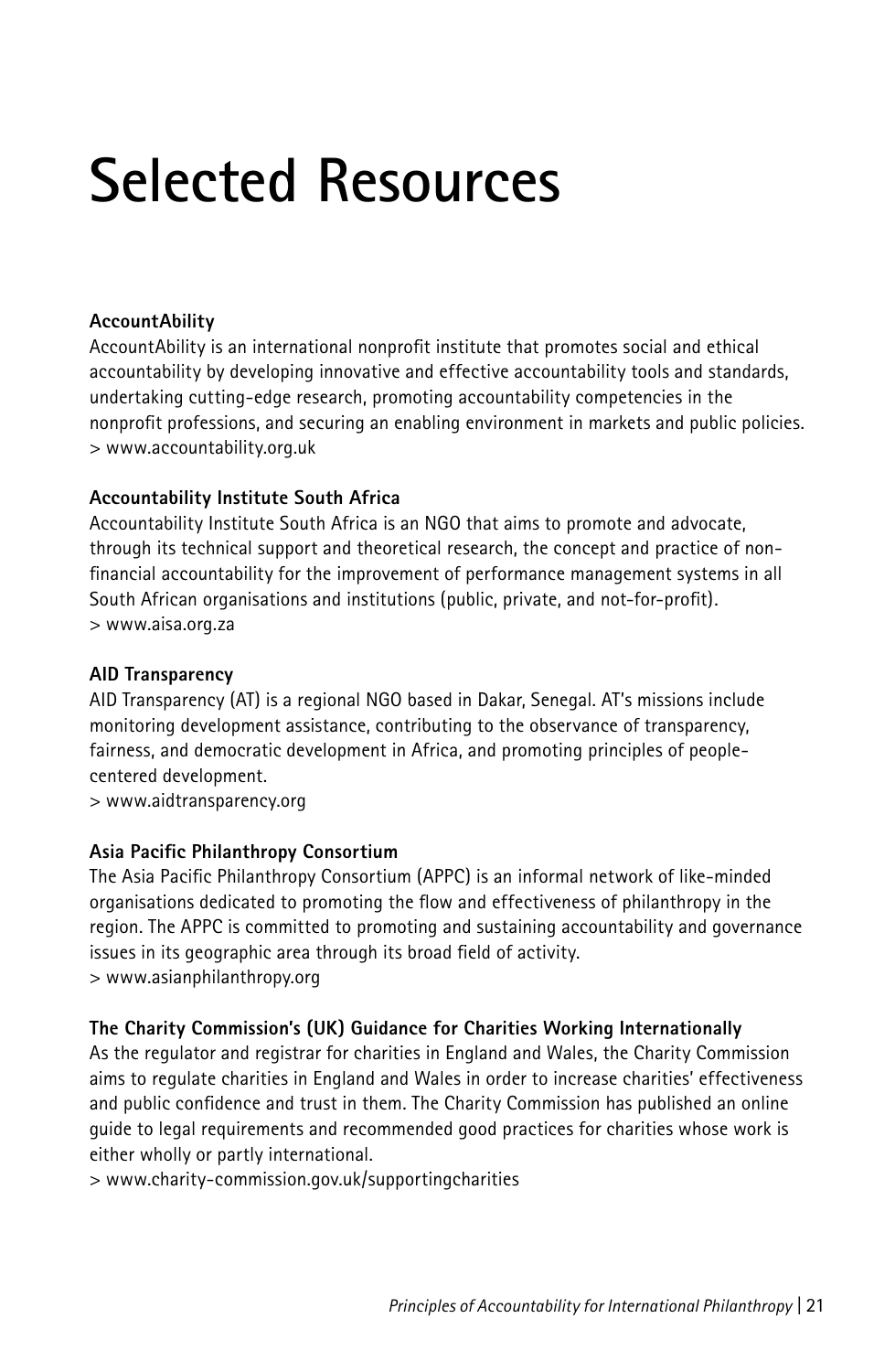#### **CIVICUS: World Alliance for Citizen Participation**

CIVICUS is an international membership alliance that aims to strengthen citizen action and civil society in areas where participatory democracy and citizens' freedom of association are threatened. Through its Legitimacy and Transparency Programme, CIVICUS seeks to initiate international debate and promote the sharing of knowledge about civil service organisation legitimacy, transparency, and accountability. > www.civicus.org

#### **Council on Foundations**

The Council on Foundations is a U.S. nonprofit membership association of grantmaking organisations that promotes responsible and effective philanthropy in the U.S. and around the world. The Council has published a Statement of Ethical Principles for its members as well as the National Standards for U.S. Community Foundations and specific stewardship principles for corporate grantmakers and family and independent foundations. > www.cof.org/principles and bestpractices.cof.org

#### **Disaster Grantmaking: A Practical Guide for Foundations and Corporations**

This resource includes a set of stewardship principles and guidelines to promote accountability in international disaster response and operating activities. The guide was developed jointly by the European Foundation Centre and the Council on Foundations, for their members as well as for the broader international donor community. > www.efc.be/projects/ic/dri.htm or www.usig.org/disasterguide.pdf

#### **Esquel Foundation Group Code of Ethics**

The Esquel Foundation is a nonprofit, private foundation that provides services to NGOs, foundations, private corporations, and international development agencies whose actions are focused on Latin America and the Caribbean. In collaboration with Corporación Participada, the Esquel Foundation Group has formulated a set of proposals to strengthen sustainable development in Latin America through a code of ethics. > www.esquel.org

#### **European Foundation Centre Principles of Good Practice**

As an independent, international, not-for-profit association of independent funders active in and with Europe, the European Foundation Centre (EFC) has developed its own set of seven Principles of Good Practice based on an identified set of core values that every foundation in Europe should aspire to embrace. They are designed to apply across a variety of cultures and jurisdictions and to an even larger variety of foundations. They are intended to be of application both within the European Union and in the context of the wider Europe. The Principles are accompanied by Illustrative Practice Options for Foundations, which recognise the diversity of legal requirements and operating practices across Europe. EFC members adhere to the Principles of Good Practice. > www.efc.be/codex/default.htm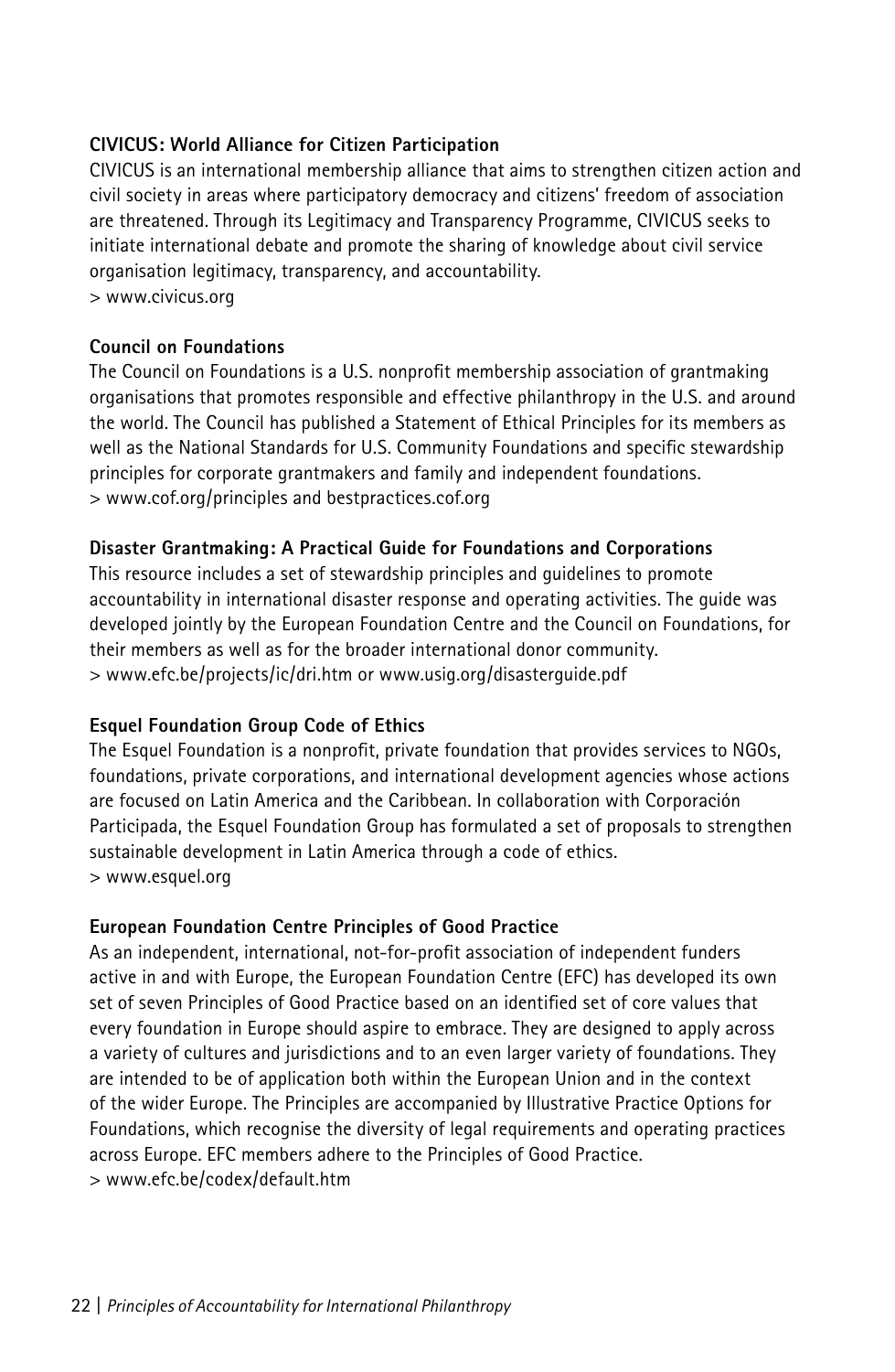#### **Grantmakers for Effective Organizations**

Grantmakers for Effective Organizations (GEO) is a U.S.-based affinity group of grantmakers dedicated to the advancement of nonprofit organisational effectiveness. One of GEO's free, downloadable resources is the Due Diligence Tool for Use in Pre-Grant Assessment by Liza Culick, Kristen Godard and Natasha Terk, La Piana Associations, Inc. > www.geofunders.org

#### **Grantmakers Without Borders**

Grantmakers Without Borders (Gw/oB) is a U.S.-based funders network committed to increasing funding for international social change. Gw/oB arose out of a concern that U.S.-based philanthropy provides only marginal support to the developing world. Members are committed to "social change philanthropy," which refers to a specific set of goals, strategies, practices, and values that grantmakers employ in their work. > www.gwob.net

#### **Humanitarian Accountability Partnership**

Humanitarian Accountability Partnership (HAP) is an independent, self-regulating body established in 2003 that aims to define, promote, monitor, and carry out research on accountability and to accredit members for complying with collective standards and good practices. As part of making humanitarian action accountable to its intended beneficiaries, HAP International has developed seven principles of accountability intended to improve the quality and effectiveness of its members' humanitarian work.

> www.hapinternational.org/en/page.php?IDpage=3&IDcat=10

#### **Independent Sector**

Independent Sector is a U.S.-based nonprofit membership association that acts as a forum for charities, foundations, and corporate giving programmes committed to advancing the common good in the U.S. and throughout the world. Committed to promoting and enhancing standards of accountability and transparency, Independent Sector offers tools, resources, and links to help charities and foundations improve practice and self-regulation, as well as information on legislative and regulatory proposals. > www.independentsector.org

#### **InterAction: American Council for Voluntary International Action**

InterAction is a membership association of U.S. private voluntary organisations (PVOs) engaged in international relief and development efforts. To ensure effectiveness, transparency, and accountability of PVO activities, the InterAction PVO Standards Committee has developed a set of standards for PVOs to follow in the areas of governance, finance, communication with the American public, management practice, human resources, and programme and public policy.

Private Voluntary Organization (PVO) Standards:

> www.interaction.org/pvostandards/index.html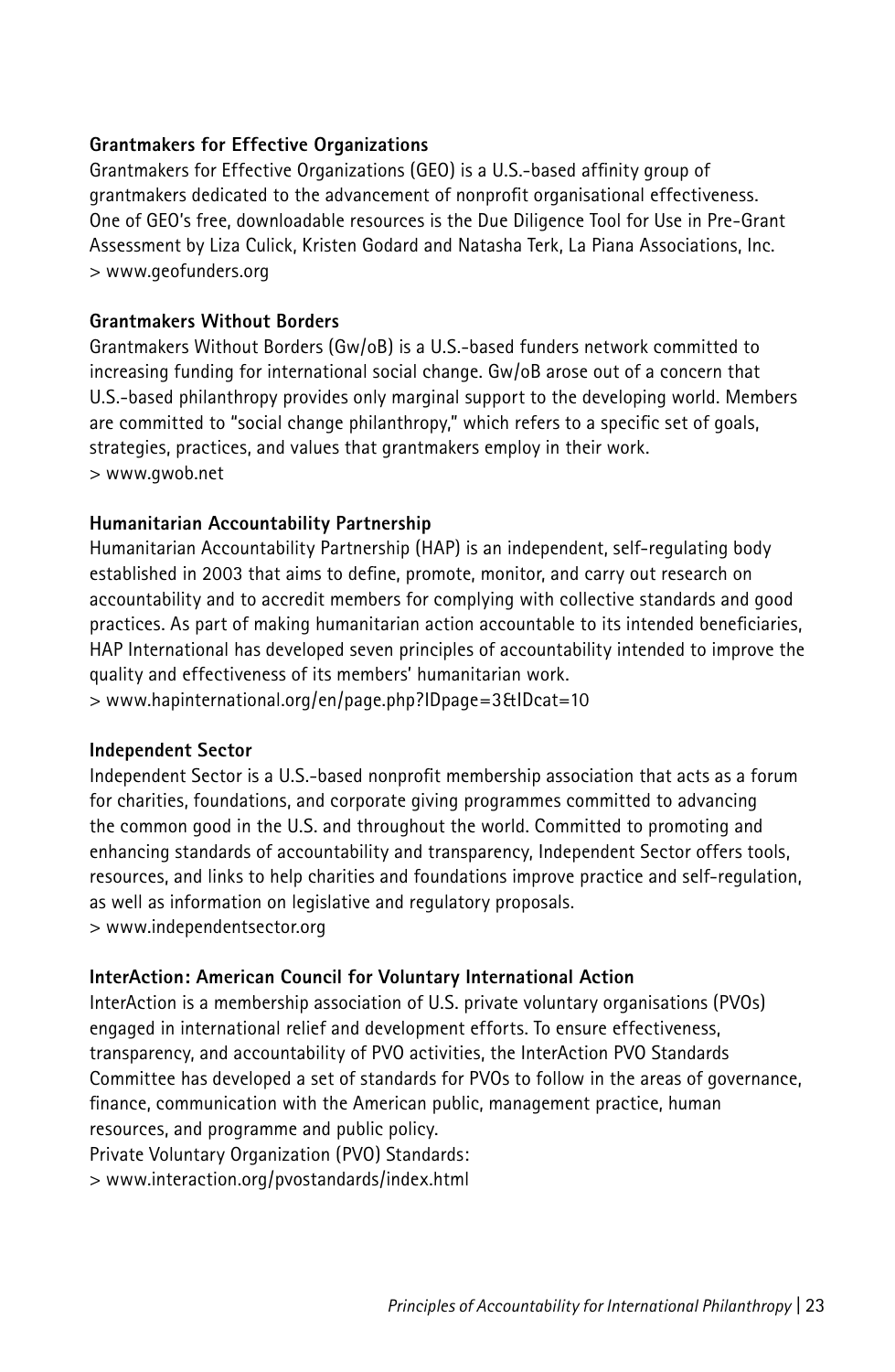#### **International Business Etiquette and Manners**

This website is devoted to resources that can be helpful in avoiding the most common mistakes people make when working with people from unfamiliar cultures. > www.cyborlink.com/besite/resource.htm

#### **Mexican Center for Philanthropy**

The Mexican Center for Philanthropy (CEMEFI) is a private nonprofit membership organisation that promotes philanthropic actions, civil society participation, and social responsibility in Mexico. CEMEFI is running a programme promoting the adoption of principles of corporate responsibility and integrity by large and small companies. > www.cemefi.org

#### **OneWorld Trust**

OneWorld Trust is a British charity that promotes education, training and research for global organisations in the areas of accountability, peace, security, and sustainable development. Through its Global Accountability Project, One World Trust conducts research on practical ways to improve the accountability of global organisations and offers practical recommendations on how to increase organisations' transparency and responsiveness.

> www.oneworldtrust.org

#### **Philippine Business for Social Progress**

Philippine Business for Social Progress (PBSP) is a private nonprofit consortium of corporations operating in the Philippines and dedicated to promoting business sector commitment to and leadership in social development and poverty alleviation. Through its Center for Corporate Citizenship, PBSP promotes the practice and critical review of corporate citizenship among CEOs and their counterparts in government and civil society, facilitates discussions on critical issues on education, the environment, and local governance, and proposes business-oriented solutions to these issues. > www.pbsp.org.ph

#### **PRIME Tooklit: Primer for the Responsible Investment and Management of Endowments**

PRIME is an initiative of the Bellagio Forum for Sustainable Development in cooperation with the European Social Investment Forum. The tookit is designed to help foundation officers, directors, and trustees better understand and integrate responsible investment practices into mandates they give to asset managers entrusted with the management of their endowments.

> www.bfsd.org

#### **Principles of International Charity**

Developed by the Treasury Guidelines Working Group—a coalition of U.S. charities, umbrella associations, advocacy groups and legal advisors coordinated by the Council on Foundations in response to the U.S. Treasury Department's Voluntary Anti-Terrorist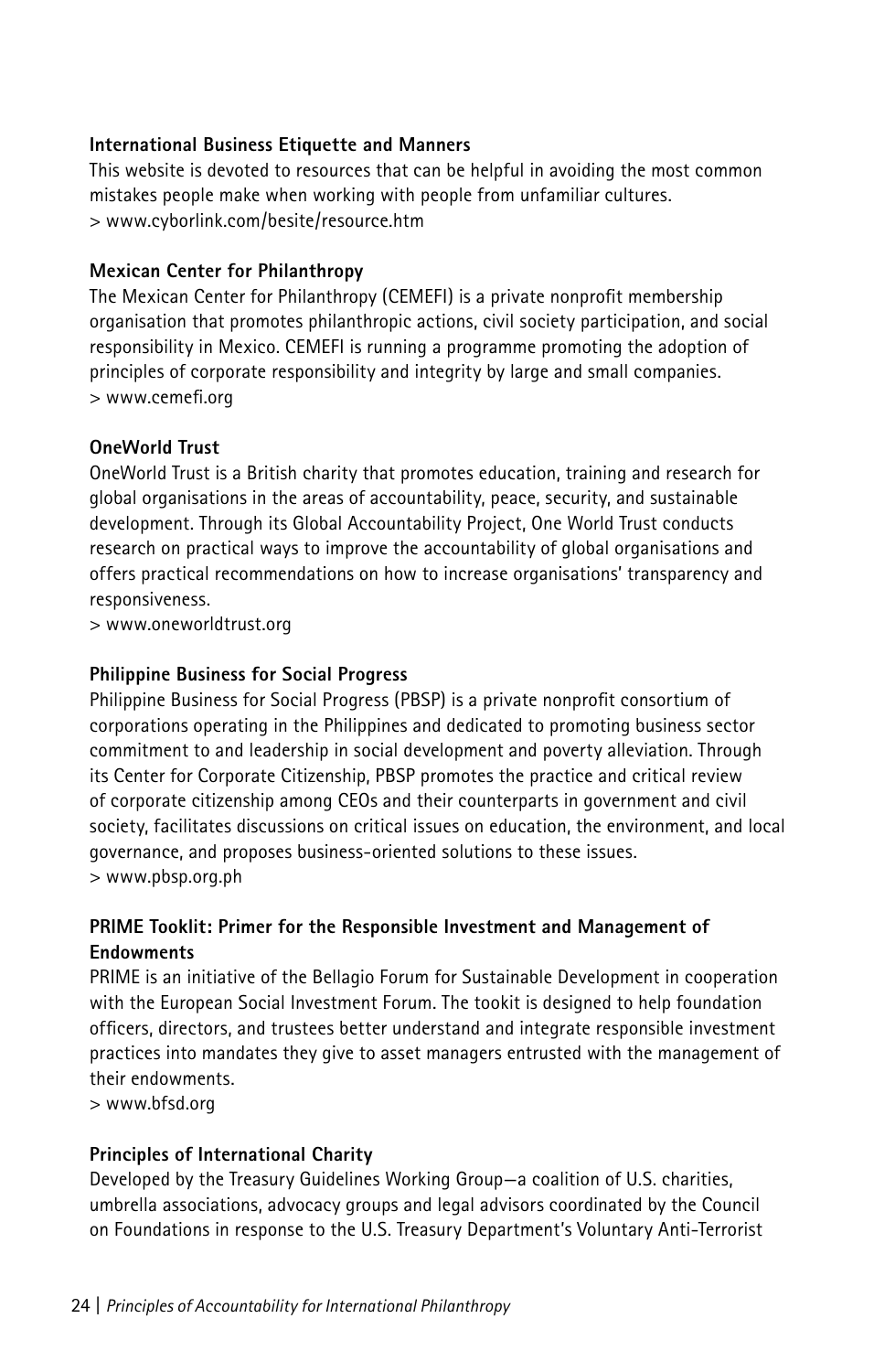Financing Guidelines, the Principles of International Charity identify eight broad principles to assist charities in developing their own appropriate procedures to guard against diversion of funds toward terrorist activities. > www.usig.org/PDFs/Principles\_Final.pdf

#### **South African NGO Coalition Code of Ethics**

The South African NGO Coalition (SANGOCO) is a membership organisation that aims to coordinate NGO input on government policy and improve the role of civil society in South Africa's development. SANGOCO has developed a code of ethics with the purpose of improving the quality and impact of services and delivery and contributing to a vibrant and dynamic society. The code covers the following areas: values; governance; accountability; management and personnel; finance; and resources.

> www.sangoco.org.za

#### **The Sullivan Foundation's Global Sullivan Principles of Social Responsibility**

The Global Sullivan Principles is a voluntary code of conduct developed by the Sullivan Foundation as a catalyst for corporate responsibility and accountability. The principles propose a development framework to enable companies and organisations of all sizes and in all sectors to pursue their business objectives while being aware and respectful of opportunities for economic, social, and political justice, human rights, and racial and gender equality.

> www.thesullivanfoundation.org/gsp

#### **Transparency International**

Transparency International (TI) is a global network with more than 90 chapters working against corruption around the world. Through global and regional initiatives, TI raises awareness about corruption and supports practical actions to address it. > www.transparency.org

#### **United States International Grantmaking**

United States International Grantmaking (USIG) is a project of the Council on Foundations in partnership with the International Center for Not-for-Profit Law. USIG's purpose is to promote effective and responsible international grantmaking by U.S. foundations. The USIG website offers information on legal issues, accountability, a database of legal information for 33 specific countries, and good practices for international grantmakers. > www.usig.org

#### **United Way International's Global Standards for Nonprofit Accountability and Effectiveness**

United Way International (UWI) is a voluntary independent association that acts as an intermediary and a repository of knowledge, expertise, and best practices for its partners around the world, helping them to be successful in their community activities. UWI's partners have developed, and committed themselves to the following set of principles: financial accountability; transparency and reporting; governance; privacy and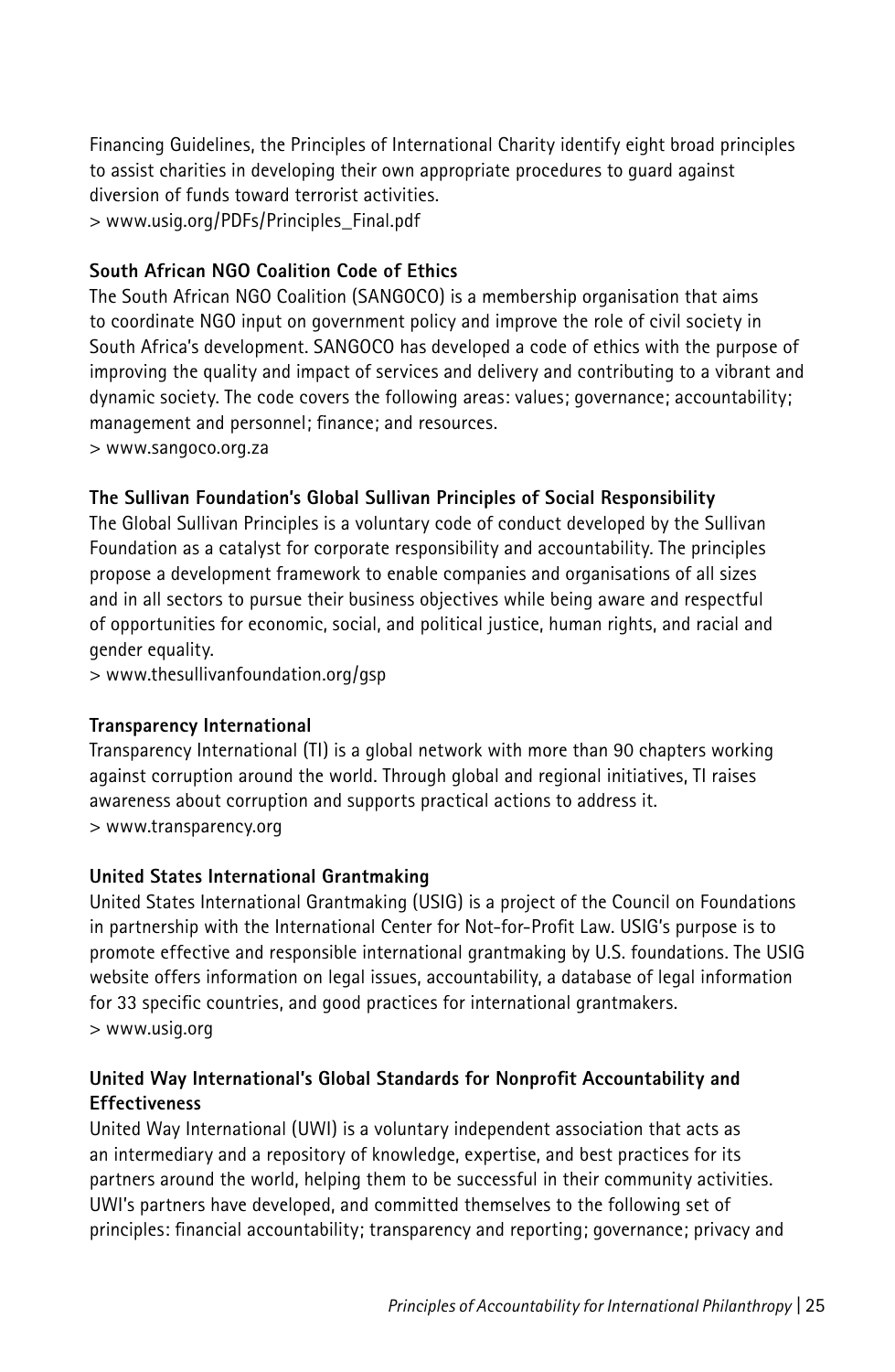ethics; volunteer engagement; community leadership; impact and evaluation; resource mobilisation; identity; image and reputation; and operations and management. > www.uwint.org

#### **Worldwide Initiatives for Grantmaker Support (WINGS)**

Worldwide Initiatives for Grantmaker Support (WINGS) is a global network of grantmaker associations and supporting organisations that seeks to strengthen the institutional infrastructure of philanthropy worldwide. In 2005 WINGS organised a peer learning event on codes of conduct for grantmaker associations, touching on issues of accountability and transparency.

> www.wingsweb.org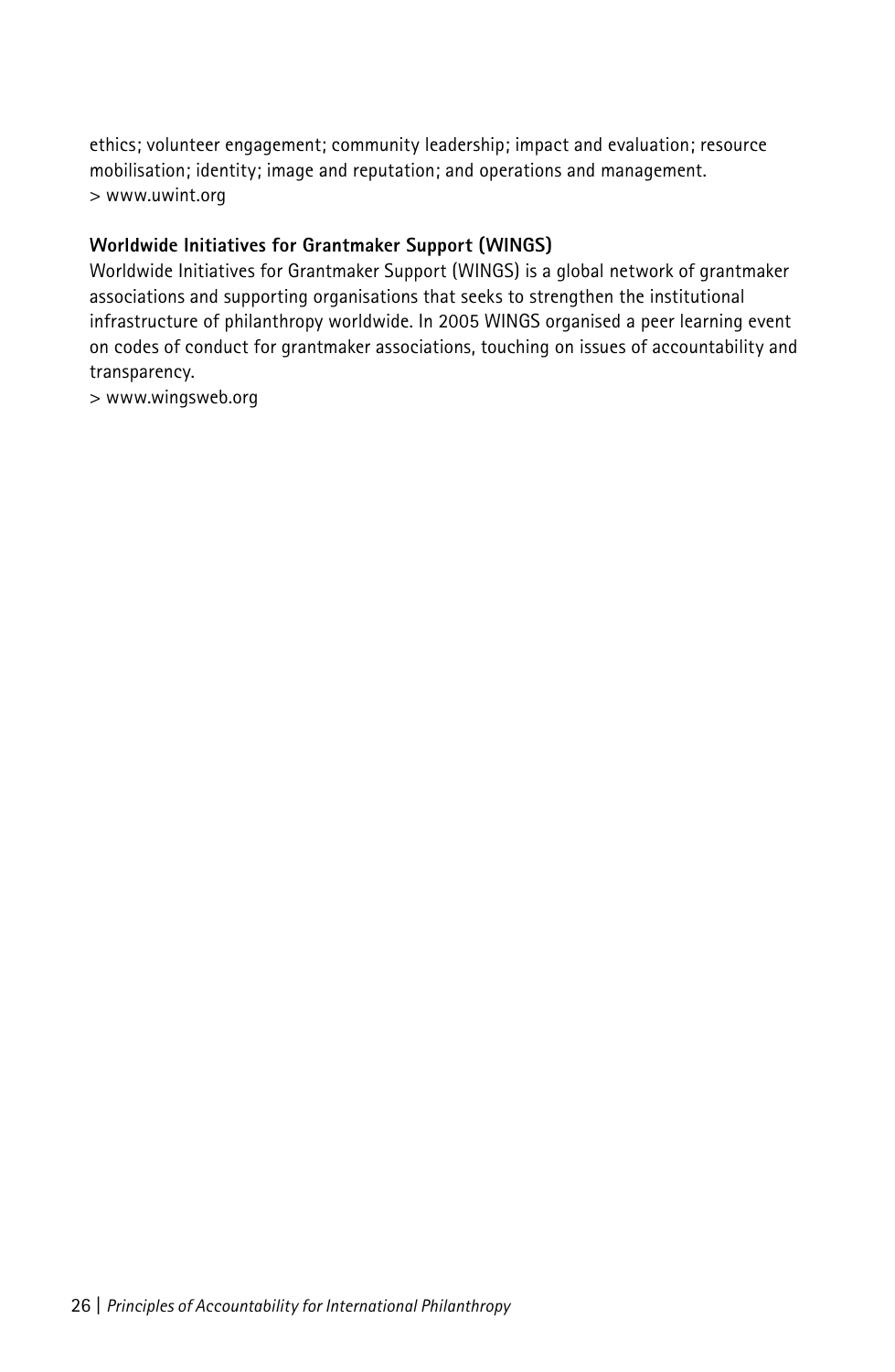## **Joint Working Group Members and Acknowledgements**

#### **Co-Chairs**

Natalia Kanem, The Elma Philanthropies Services (U.S.), Inc., USA Luc Tayart de Borms, King Baudouin Foundation, Belgium

#### **Members**

Jennifer Astone, Firelight Foundation, USA Nicholas Borsinger, Pro Victimis Foundation, Switzerland David Carter, UN Foundation, USA Boris Cornejo, Fundación Esquel, Ecuador Kathleen Duncan, Lloyds TSB Foundation for England and Wales, UK Cornelia Higginson, American Express Foundation, USA Cathrin Scupin & Sergio Missana, Fundación BBVA, Spain Ray Murphy, Charles Stewart Mott Foundation, USA Patricia Rosenfield, Carnegie Corporation of New York, USA Rien van Gendt, Van Leer Group Foundation, Netherlands Cole Wilbur, David and Lucile Packard Foundation, USA

#### **Secretariat**

**European Foundation Centre** Sevdalina Rukanova Silvia Millesimi

**Council on Foundations** Rob Buchanan Isabelle Mack Kalyani Grasso Patricia Marshall

#### **Financial and In-Kind Support**

Aga Khan Foundation Citigroup Foundation Ford Foundation GE Foundation Southern Africa-United States Centre for Leadership and Public Values, Graduate School of Business, University of Cape Town

Note: The organisational affiliations listed above are accurate as of the time individuals served on the Joint Working Group. In some cases, the affiliations have changed.